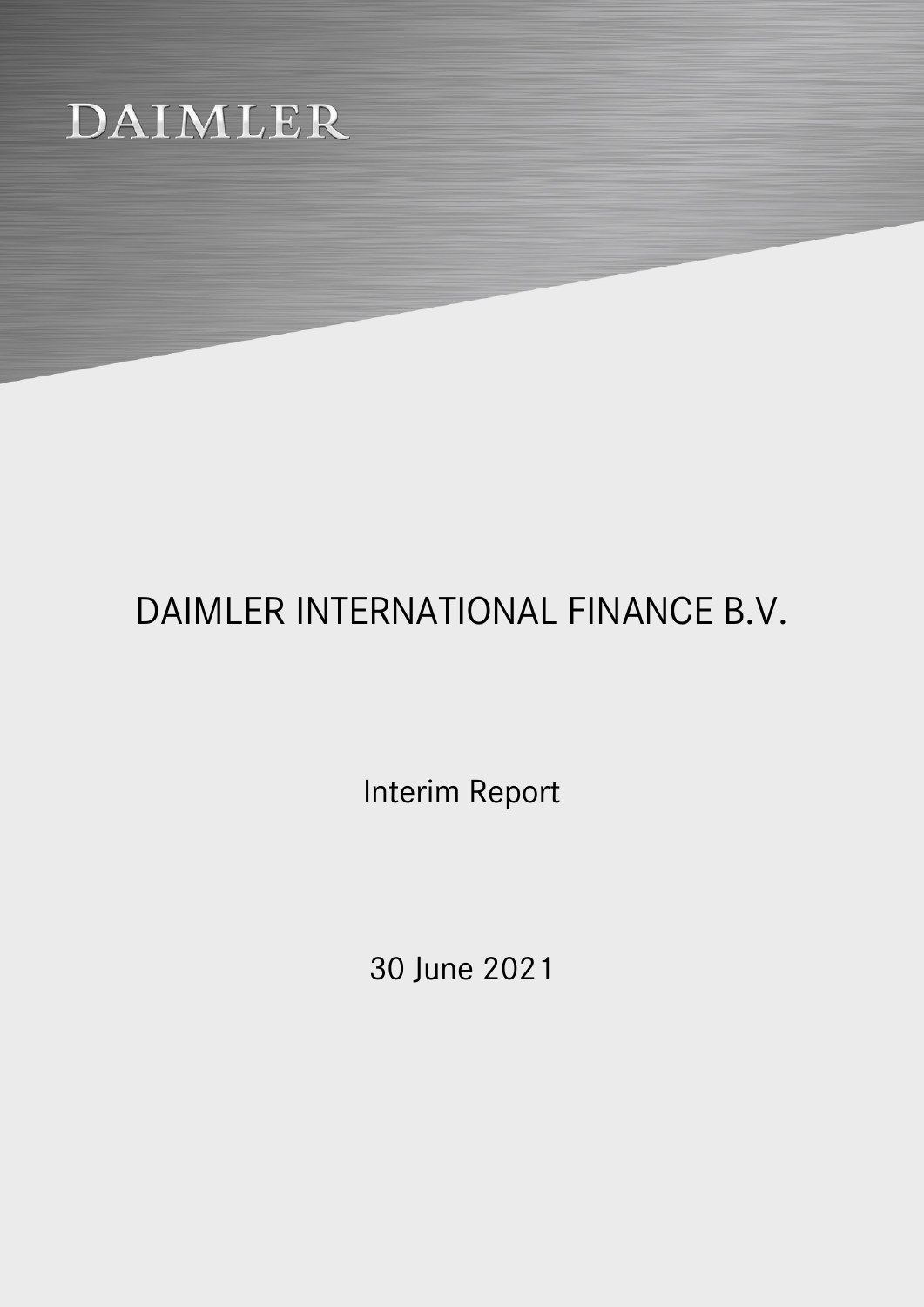## **Daimler International Finance B.V. Contents**

| Interim Management Report (unaudited)                               | 03 |
|---------------------------------------------------------------------|----|
| Interim Financial Statements (unaudited)<br>Statement of Income and | 06 |
| Statement of Comprehensive Income/Loss                              | 06 |
| <b>Statement of Financial Position</b>                              | 07 |
| <b>Statement of Cash Flows</b>                                      | 08 |
| Statement of Changes in Equity                                      | 09 |
| Notes to the Interim Financial Statements (unaudited)               | 10 |
| 01. Significant accounting policies                                 | 10 |
| 02. Accounting estimates and management judgments                   | 10 |
| 03. Receivables from Daimler Group companies                        | 12 |
| 04. Cash and cash equivalents                                       | 12 |
| 05. Issued capital                                                  | 12 |
| 06. Share premium reserve                                           | 12 |
| 07. Cash flow hedge reserve                                         | 12 |
| 08. Debt securities                                                 | 13 |
| 09. Liabilities due to Daimler Group companies                      | 13 |
| 10. Financial instruments                                           | 14 |
| 11. Management of risks                                             | 16 |
| 12. Capital management                                              | 18 |
| 13. Related party disclosures                                       | 19 |
| <b>Responsibility Statement</b>                                     | 20 |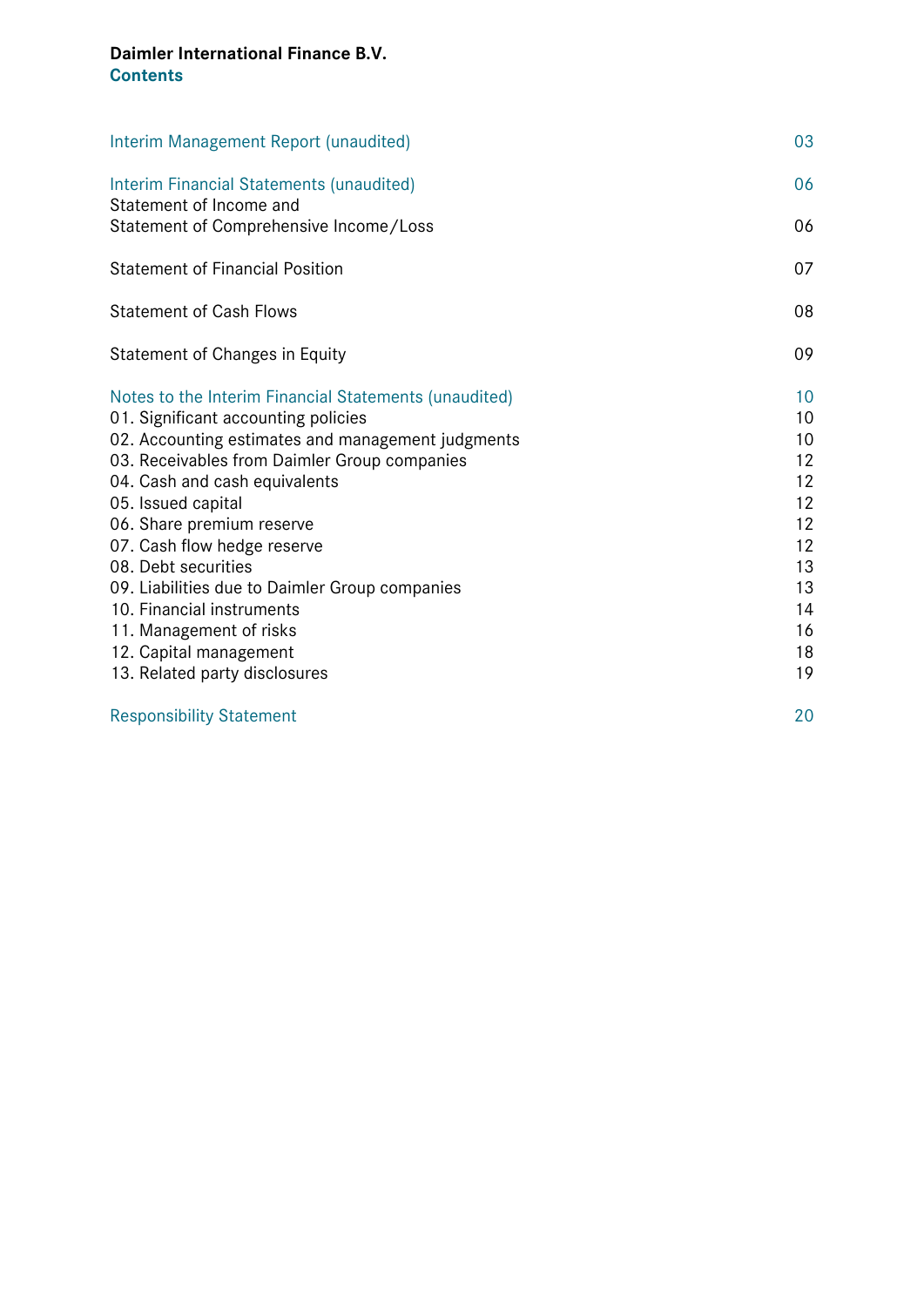#### **Daimler International Finance B.V. Interim Management Report (unaudited)**

#### **Corporate profile**

Daimler International Finance B.V. (the "Company") was incorporated in the Netherlands on April 4, 1986 and is a wholly owned subsidiary of Daimler AG, Stuttgart, Germany. The purpose of the Company is to assist the financing of business activities conducted by companies of the Daimler Group and to provide financial services in connection therewith. The Company's goal is to mitigate the related market risks, especially interest rate and currency risk, and liquidity risk associated with financial instruments by applying the matched funding principle and by using derivative financial instruments, such as interest rate swaps and foreign exchange swaps.

Given its objectives and strategy, the Company is economically interrelated with the parent company, Daimler AG, Germany. In assessing the general risk profile of the Company, the solvency of the Daimler Group as a whole needs to be considered. The liquidity is assured by managing and monitoring the liquidity position on the basis of a rolling cash flow forecast. The derived funding requirements are secured by a spectrum of various debt instruments issued on the international money and capital market. The debt securities are guaranteed by Daimler AG.

The Interim Financial Statements of the Company for the six months ended June 30, 2021 and June 30, 2020 have been prepared in accordance with Part 9 of Book 2 of the Dutch Civil Code and comply with the International Financial Reporting Standards (IFRS) as adopted by the European Union (EU).

At the end of June 2021, the Company employed 6 people (2020: 6).

#### **Business development**

In the first half of 2021, the Company's Interest result of euro 32.3 million (2020: euro 13.1 million) was significantly above the prior-year level due to the more efficient capital allocation and the related higher net interest margin. This development was positively affected by a compensation payment from Daimler AG of euro 8.9 million (2020: euro 15.0 million).

The Financial result from foreign currency translation and revaluation of financial instruments showed an income of euro nil (2020: euro 1.0 million) in line with market developments. The General administrative expense declined to euro 0.8 million (2020: euro 1.1 million).

The Income tax expense of euro 14.8 million (2020: euro 6.5 million) went up in line with the positive financial performance. Overall, this results in a Net income of euro 16.7 million, substantially higher compared to euro 6.4 million in the first half of 2020.

The Other comprehensive income was comprised of unrealized gains and losses as well as reclassifications from cash flow hedges. Thus, the Company recorded net gains after tax of euro 1.6 million in 2021 in comparison with net gains of euro 1.3 million in the previous year.

The balance sheet total increased compared with December 31, 2020 from euro 21,881 million to euro 23,376 million. This increase of 7% in total assets was primarily due to the extension of funding activities for Daimler Group companies mainly driven by their global leasing and salesfinancing business. The Company's growth of Receivables from Daimler Group companies from euro 20,143 million to euro 22,358 million (without the Inhouse Bank position) was refinanced mainly by cash and a rise of Debt securities from euro 20,668 million to euro 21,353 million.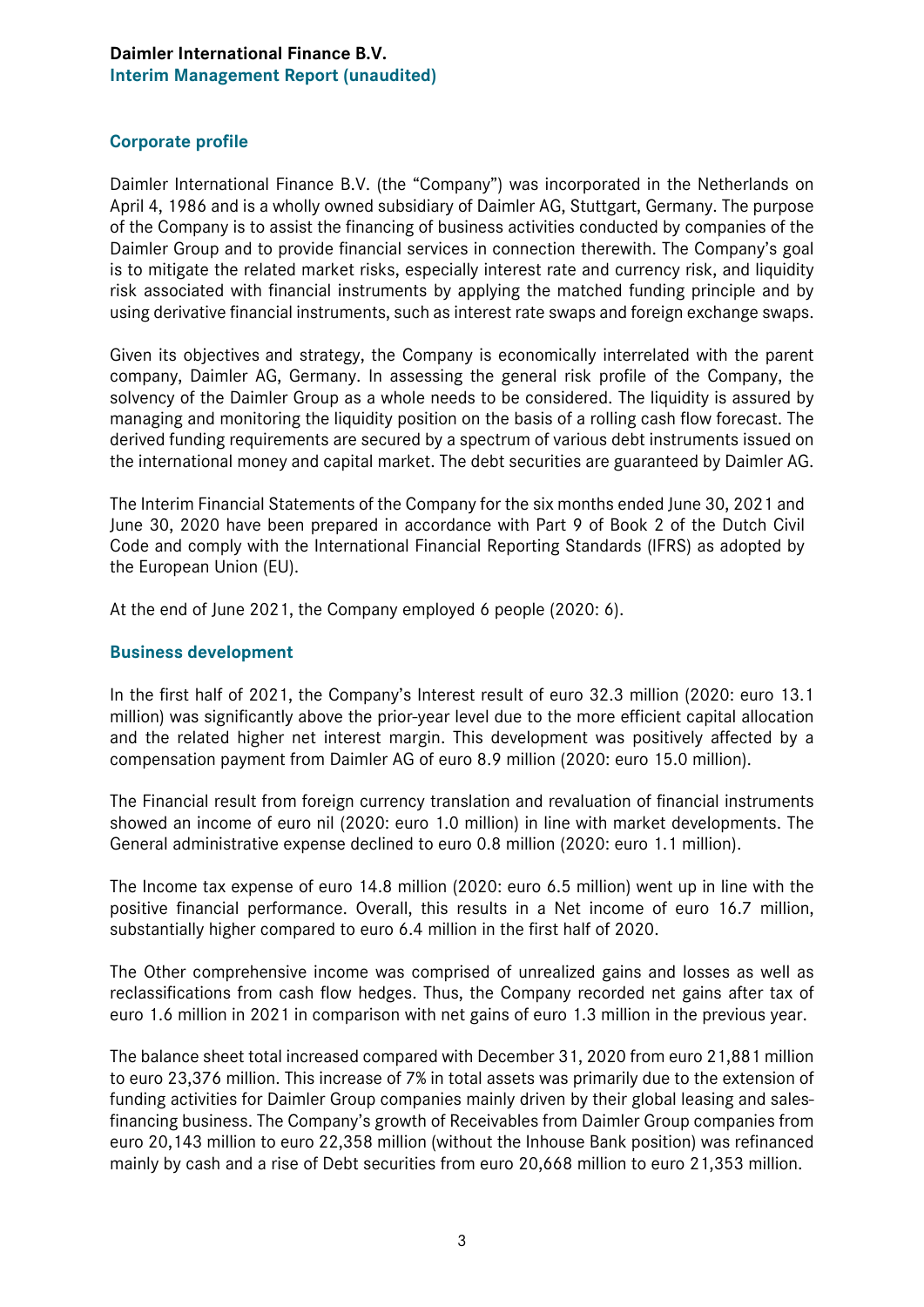#### **Daimler International Finance B.V. Interim Management Report (unaudited)**

The Company participated as an issuer in Daimler's euro 70 billion Euro Medium Term Note program ("EMTN") and in a Private Placement program for debt financing instruments in the China Interbank Bond Market ("Bond Connect" NAFMII). In the six months ended June 30, 2021, the Company issued 4 bonds under the Private Placement program in the total amount of euro 1.0 billion (2020: 3 bonds under the EMTN program in the total amount of euro 2.8 billion and 2 bonds under the Private Placement program in the total amount of euro 0.8 billion). The outstanding volume under the euro 15 billion multi-currency Commercial Paper program ("CP") amounted to euro nil at June 30, 2021 (2020: euro 0.3 billion).

The Company's equity improved compared with December 31, 2020 from euro 560 million to euro 578 million. The positive effect in equity resulted from the Net income of euro 16.7 million and the Other comprehensive income of euro 1.6 million.

The cash flow used for operating activities amounting to euro 1,299 million (2020: euro 342 million) was mainly influenced by the growth of the Receivables from Daimler Group companies, while the cash flow provided by financing activities of euro 1,299 million (2020: euro 342 million) was mainly driven by the related development of the refinancing side.

#### **Risk and opportunity report**

The Company is primarily exposed to financial risks that are directly and indirectly linked to the business development of the Daimler Group and the international financial markets. The Company has aligned its risk and opportunity management system with the Daimler Group to identify business risks and opportunities at an early stage and to assess, control and manage them consequently. This is integrated into the value-based management and planning system of the Daimler Group and is an integral part of the overall planning, management and reporting process in the Company. Standardized rules and procedures are consistently applied in line with the internationally recognized COSO framework for internal control systems. The Company has identified no risks which threaten the going concern status or have a materially adverse impact on its liquidity or capital resources as well as financial performance or position.

The financial management aims to minimize the impact of fluctuations in interest rates and currency rates on the earnings of the Company by matching amounts and maturities (natural hedges) or using derivative financial instruments. The hedging decisions are based on exposure assessments regularly aligned with the internal committees at group level.

The Company manages its liquidity by holding adequate volumes of cash and by applying as far as possible the matched funding principle. In accordance with internal guidelines, this ensures that financial liabilities generally have at least the same maturity profile as the financial assets, and thus reduces the Company's liquidity risk.

The Company's exposure to credit risk is mainly influenced by the Daimler Group related default risk, as the Company solely provides loans to Daimler Group companies which are managed based on internal limit systems and guaranteed by Daimler AG. The credit risk from deposits or financial derivatives are steered based on Daimler's global counterparty limits.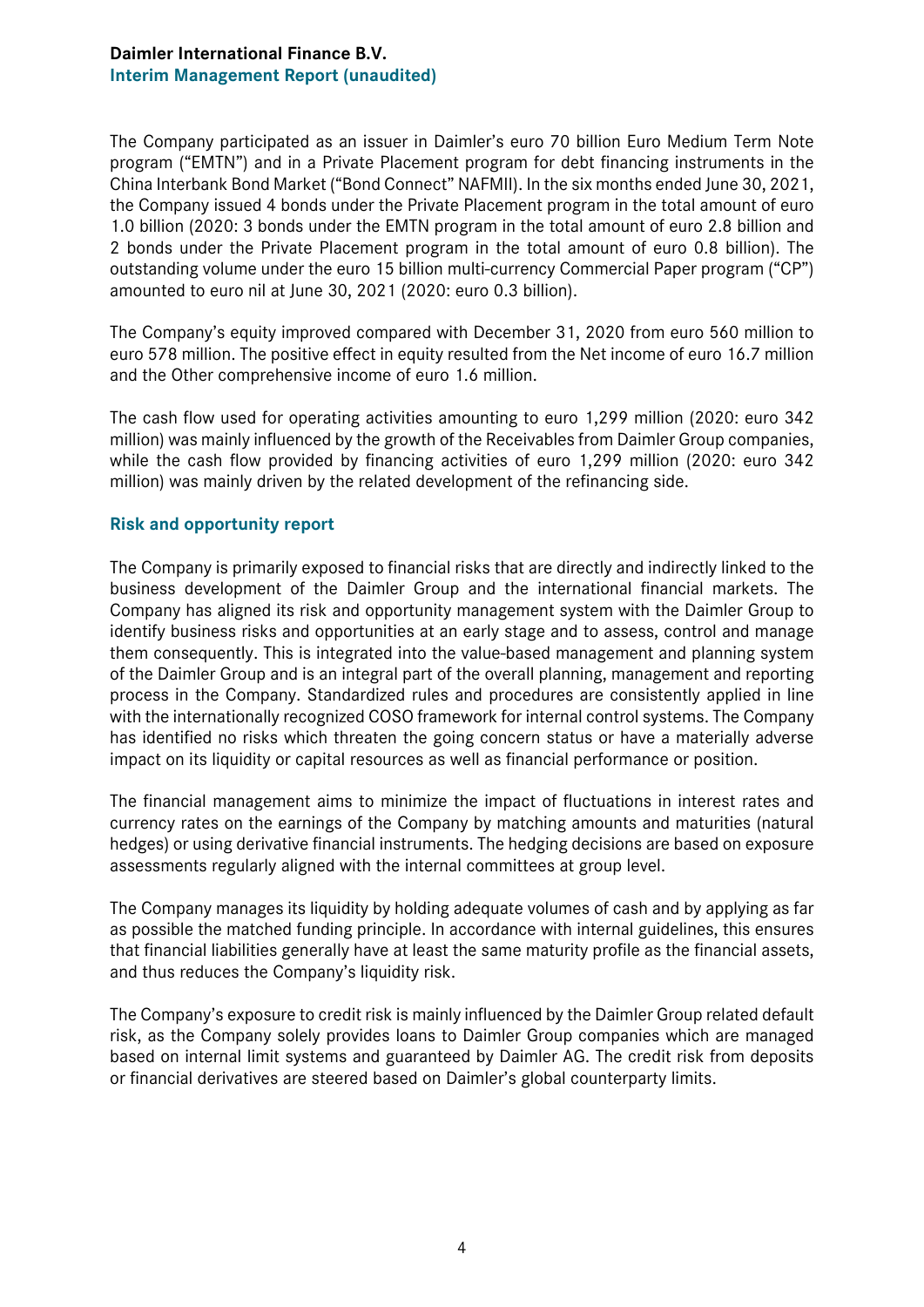#### **Daimler International Finance B.V. Interim Management Report (unaudited)**

#### **Integrity and compliance**

As part of the Daimler organization, the Company has implemented all compliance principles, as set out in binding form in the Group's Integrity Code. This framework contains central corporate principles of behavior that Daimler expects all of its employees and business partners to adhere to out of a sense of conviction. Daimler's goal is to maintain a common understanding of ethical behavior in order to reduce risks and help ensure the Group's sustained success. This also means acting in accordance with laws and regulations within the daily business activities. Among other things, the guideline includes the compliance with anti-corruption regulations, data protection laws, equal treatment rules, sanctions and the prevention of money laundering.

#### **Outlook**

The Company is expected to maintain its current core activities and will actively support all major changes in the treasury operation deemed necessary to ensure the sustainable efficiency and effectiveness of financing capital use within the Daimler Group. The business development will go hand in hand with a change in number of interest rate and foreign exchange derivatives.

On February 3, 2021, the Board of Management of Daimler AG decided, with the consent of the Supervisory Board, to examine the spin-off of Daimler Trucks & Buses including significant parts of the related financial services business (Daimler Truck), and to begin preparations for a separate listing of Daimler Truck before the end of 2021. The impact of the spin-off on the Company's business will be regressive but cannot be reliably determined at present.

For the year 2021, the Interest result from the Company's operating activities is expected to evolve in line with the balance sheet development. The changes in the fair value of derivative financial instruments may have another impact on the financial performance of the Company.

In the light of the ongoing spread of COVID-19, the Board of Management has performed an analysis with regard to its potential effects on the Company and its liquidity. The principal risk to the Company is that Daimler AG is unable to meet its commitments to the Company under the terms of the guarantee in situations where group companies are unable to repay loans provided by the Company. Based on the analysis performed, the Board of Management believes that the going concern assumption remains appropriate.

This interim report may contain forward-looking statements based on current expectations of the management. Various known and unknown risks, uncertainties and other factors could lead to considerable differences between the future results, financial situation development and/or performance and the historical results presented. Undue reliance should not be placed on forward-looking statements which speak only as of the date of this report.

#### **Diversity of Board members**

The Board of Management and the Supervisory Board are unbalanced since less than 30% of its members are female. The Board members have been appointed based on qualifications and availability, irrespective of gender. In order to create more balance, the Boards will take these regulations into account to the extent possible for future appointments of Board members.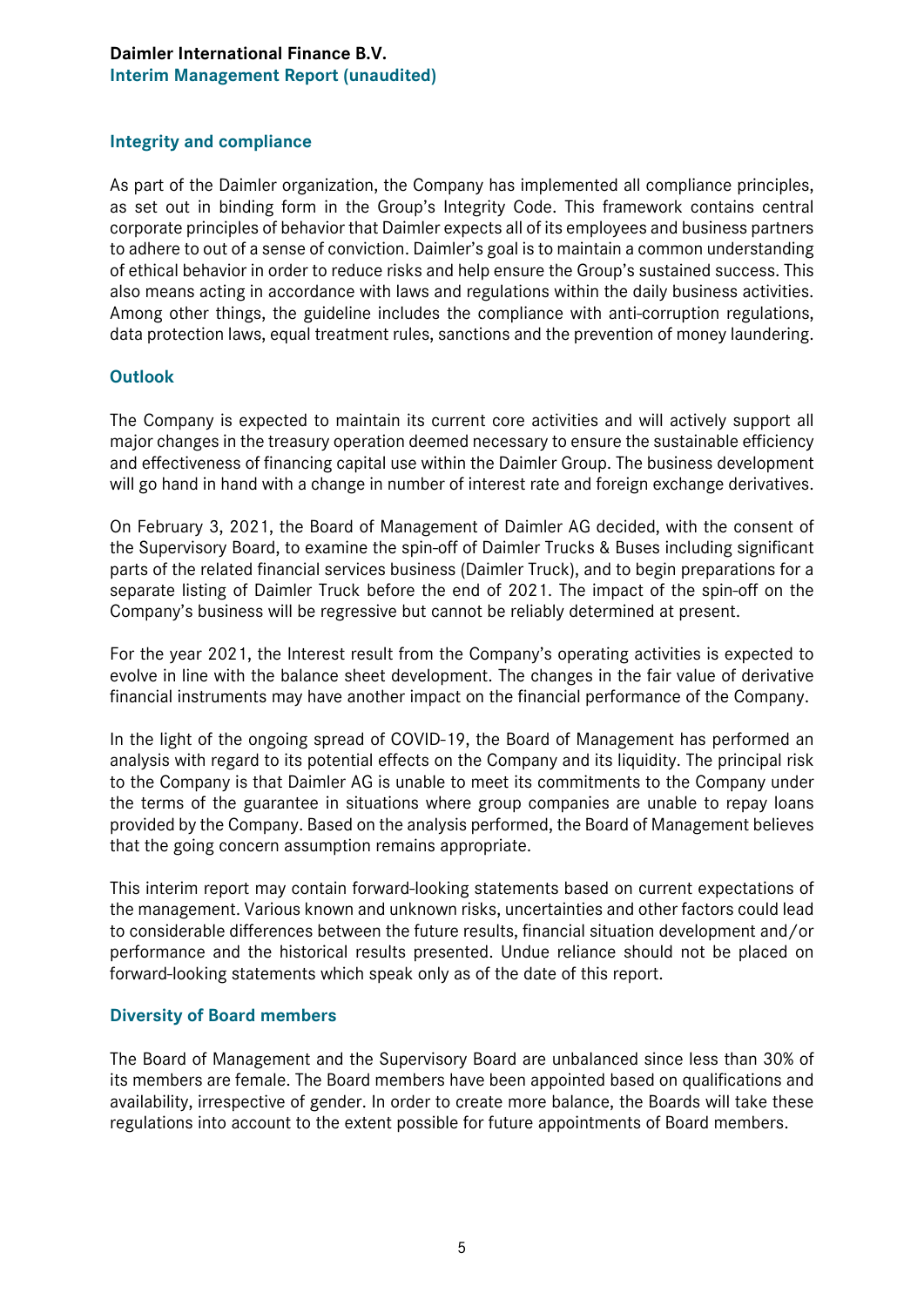## **Daimler International Finance B.V. Interim Financial Statements Statement of Income and Statement of Comprehensive Income/Loss (unaudited)**

| in euro thousand                                                                    | Note           | 30.06.2021  | 30.06.2020 |
|-------------------------------------------------------------------------------------|----------------|-------------|------------|
|                                                                                     |                |             |            |
| Interest income Daimler Group companies                                             |                | 239,092     | 216,414    |
| Interest income third parties                                                       |                | 1,123       | 1,804      |
| Interest income                                                                     |                | 240,215     | 218,218    |
| Interest expense Daimler Group companies                                            |                | $-103,718$  | $-110,068$ |
| Interest expense third parties                                                      |                | $-104, 177$ | $-95,081$  |
| Interest expense                                                                    |                | $-207,895$  | $-205,149$ |
| Interest result                                                                     |                | 32,320      | 13,069     |
| Other financial income and expense                                                  |                | 25          | 315        |
| Result from financial transactions                                                  |                |             | 721        |
| <b>Financial result</b>                                                             |                | 32,345      | 14,105     |
| General administrative expense                                                      |                | $-811$      | $-1,126$   |
| Income before taxation                                                              |                | 31,534      | 12,979     |
| Income taxes                                                                        |                | $-14,832$   | $-6,545$   |
| Net income/loss                                                                     |                | 16,702      | 6,434      |
|                                                                                     |                |             |            |
| Other comprehensive income/loss                                                     |                |             |            |
| Derivative financial instruments                                                    |                |             |            |
| Derivative financial instruments (after tax)                                        | $\overline{7}$ | 1,603       | 1,347      |
| Unrealized revaluation of cash flow hedges charged directly to shareholder's equity |                | 1,603       | 1,347      |
| Total comprehensive income/loss                                                     |                | 18,305      | 7,781      |

The Total comprehensive income is attributable to the shareholder of the Company.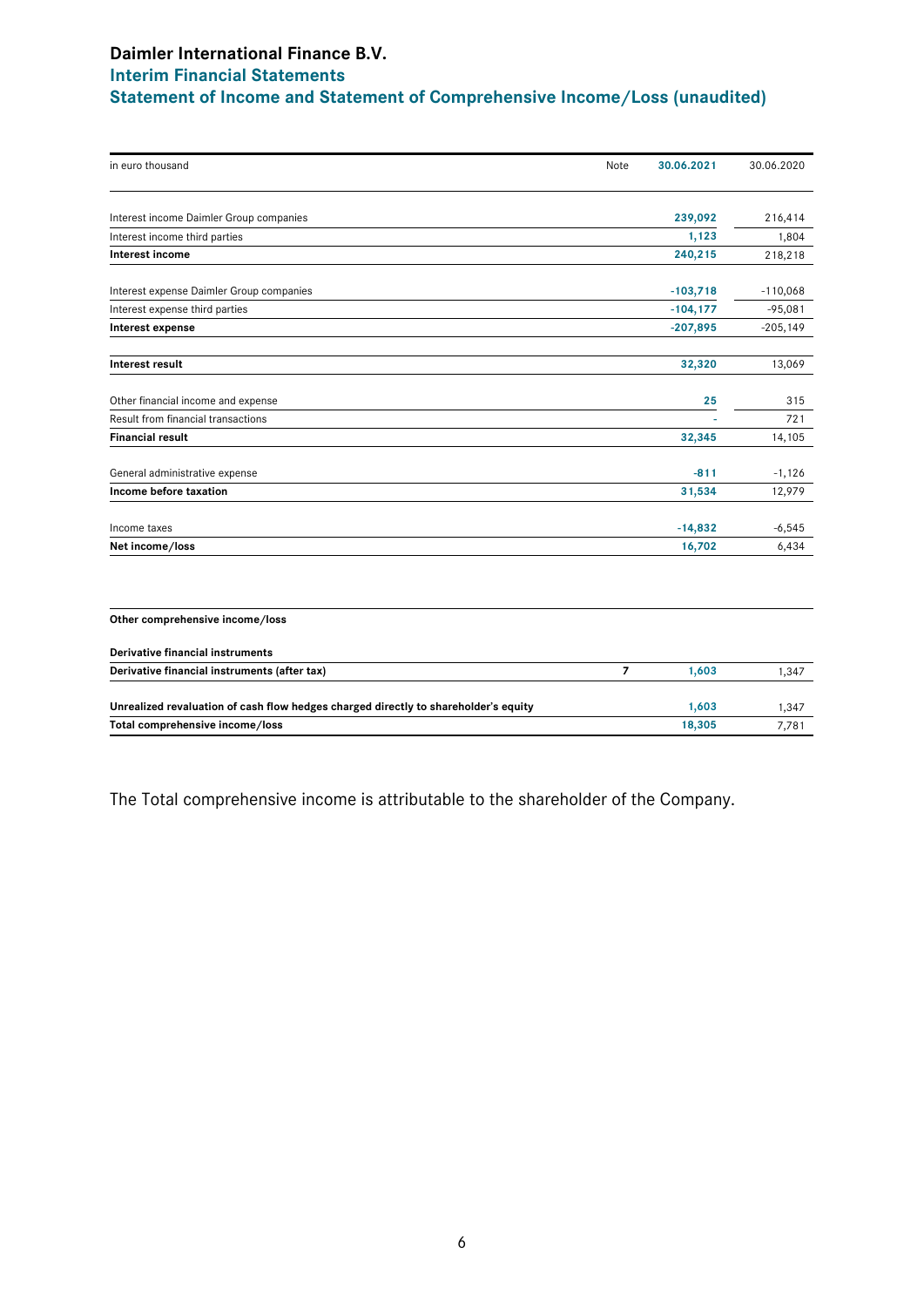## **Daimler International Finance B.V. Statement of Financial Position (before appropriation of result, unaudited)**

| Assets                                     | Note | 30.06.2021 | 31.12.2020 |
|--------------------------------------------|------|------------|------------|
| in euro thousand                           |      |            |            |
|                                            |      |            |            |
| Property, plant and equipment              |      | 511        | 786        |
| Receivables from Daimler Group companies   | 3    | 11,819,092 | 11,520,779 |
| Derivative assets                          | 10   | 214,298    | 328,468    |
| Total non-current assets                   |      | 12,033,901 | 11,850,033 |
| Receivables from Daimler Group companies   | 3    | 11,290,698 | 9,957,621  |
| Derivative assets                          | 10   | 49,767     | 73,699     |
| Cash and cash equivalents                  | 4    | 1,220      | 37         |
| <b>Total current assets</b>                |      | 11,341,685 | 10,031,357 |
| <b>Total assets</b>                        |      | 23,375,586 | 21,881,390 |
|                                            |      |            |            |
| <b>Equity and liabilities</b>              | Note | 30.06.2021 | 31.12.2020 |
| in euro thousand                           |      |            |            |
| <b>Issued capital</b>                      | 5    | 500        | 500        |
| Share premium reserve                      | 6    | 500,000    | 500,000    |
| Cash flow hedge reserve                    | 7    | 7,299      | 5,696      |
| Retained earnings                          |      | 53,460     | 40,621     |
| Undistributed income                       |      | 16,702     | 12,839     |
| <b>Total equity</b>                        |      | 577,961    | 559,656    |
| Debt securities                            | 8    | 15,478,695 | 17,387,910 |
| Liabilities due to Daimler Group companies | 9    | 128,043    | 127,611    |
| Derivative liabilities                     | 10   | 115,396    | 112,689    |
| Deferred tax liabilities                   |      | 447        | 1,843      |
| <b>Total non-current liabilities</b>       |      | 15,722,581 | 17,630,053 |
| Debt securities                            | 8    | 5,874,031  | 3,280,119  |
| Liabilities due to Daimler Group companies | 9    | 971,458    | 251,599    |
| Derivative liabilities                     | 10   | 124,135    | 49,536     |
| Interest payables and other liabilities    |      | 105,420    | 110,427    |
| <b>Total current liabilities</b>           |      | 7,075,044  | 3,691,681  |
| <b>Total equity and liabilities</b>        |      | 23,375,586 | 21,881,390 |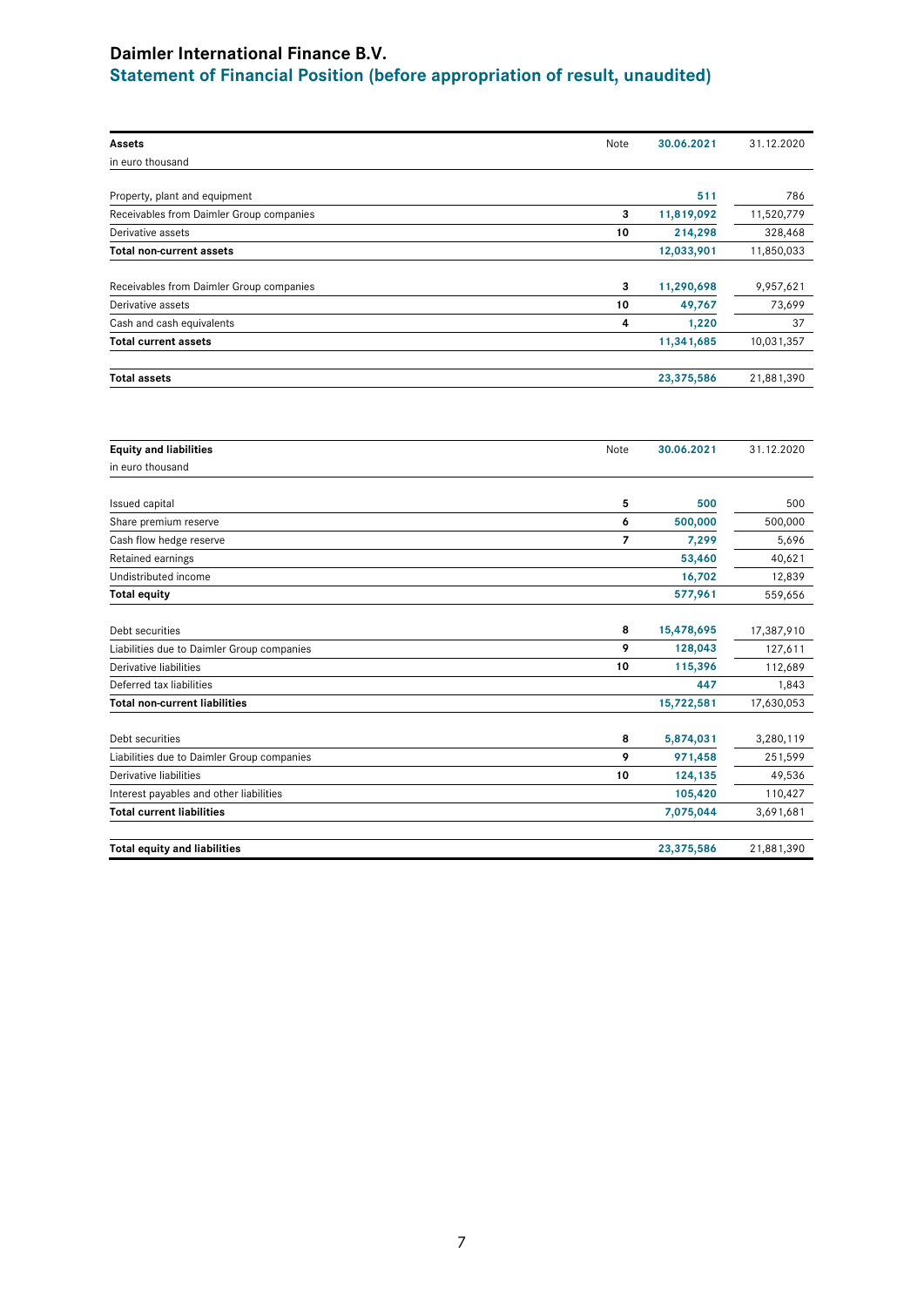#### **Daimler International Finance B.V. Statement of Cash Flows (unaudited)**

## in euro thousand Note **30.06.2021** 30.06.2020 Net income/loss **16,702** 6,434 **Adjustments for non-cash items** Interest income **-240,215** -218,218 Interest expense **207,895** 205,149 Other financial income and expense **-25** -315 Result from financial transactions **-** -721 Income taxes **14,832** 6,545 **Changes in operating assets and liabilities** Additions to Receivables from Daimler Group companies **-8,921,229** -10,856,154 Repayment of Receivables from Daimler Group companies **7,586,721** 10,491,473 Other liabilities **1,309** -126 Derivative foreign currency received **134,709** 272,384 Derivative foreign currency paid **-115,137** -279,179 Interest received **235,051** 206,241 Interest paid **-205,633** -168,796 Tax paid **-13,663** -6,334 **Cash used for/provided by operating activities -1,298,683** -341,617 **Cash used for investing activities -** - **Change in financing assets and liabilities** Additions to Debt securities **1,026,958** 1,053,780 Repayment of Debt securities **-427,092** -1,612,126 Additions to Liabilities due to Daimler Group companies **1,600,000** 900,000 Repayment of Liabilities due to Daimler Group companies **and the example of the COS**,000 -900,000 **Cash provided by financing activities 1,299,866** 341,654

| Net increase/decrease in Cash and cash equivalents | .183 |  |
|----------------------------------------------------|------|--|
| Cash and cash equivalents at January 1             |      |  |
| Cash and cash equivalents at June 30               | .220 |  |
|                                                    |      |  |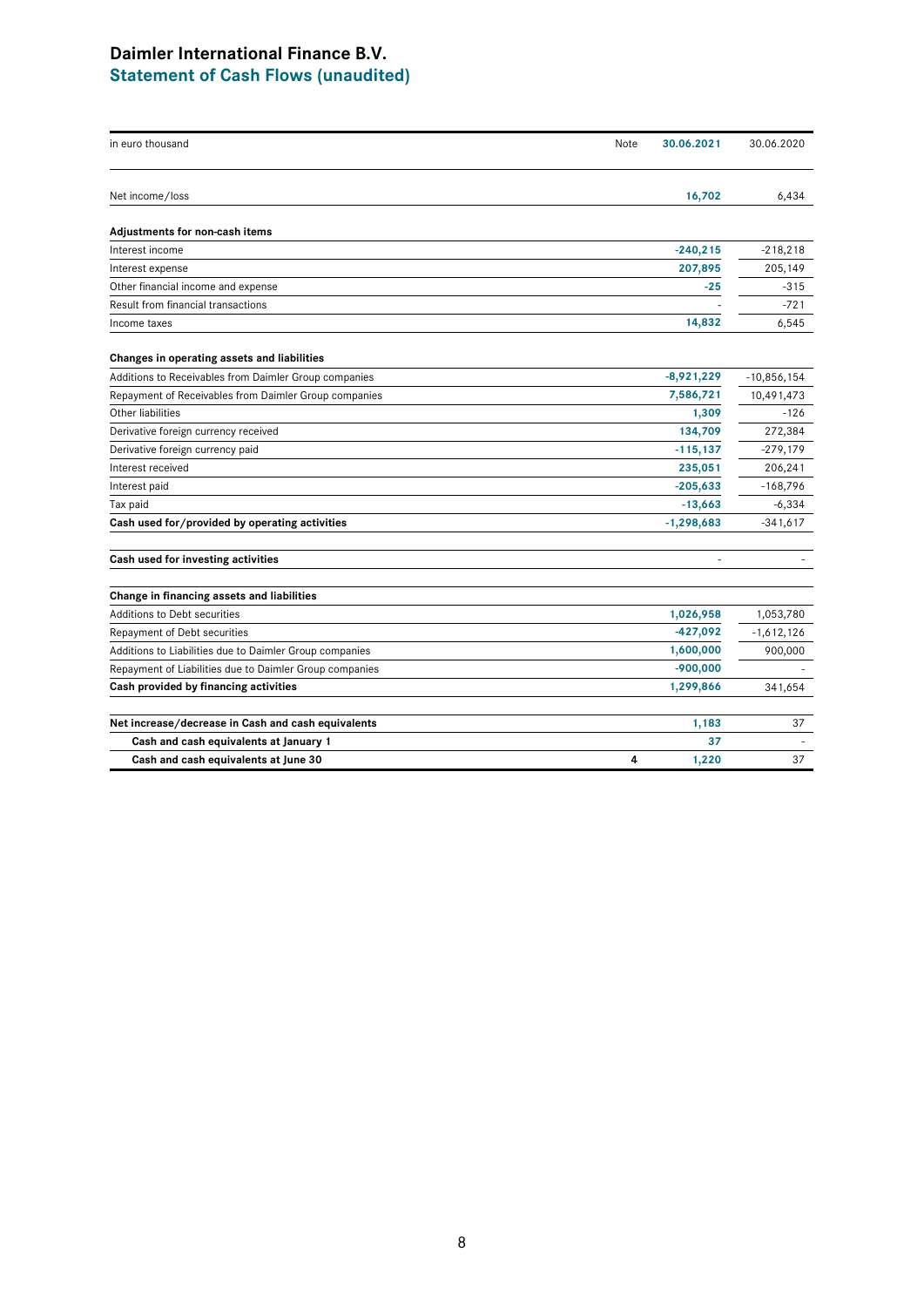## **Daimler International Finance B.V. Statement of Changes in Equity (unaudited)**

| in euro thousand                          | Issued<br>capital | Share<br>premium<br>reserve | Cash flow<br>hedge<br>reserve | Retained<br>earnings | Undis-<br>tributed<br>income | <b>Total</b><br>equity |
|-------------------------------------------|-------------------|-----------------------------|-------------------------------|----------------------|------------------------------|------------------------|
| Balance at January 1, 2020                | 500               | 500,000                     | $-2.590$                      | 35,868               | 4.753                        | 538,531                |
| Net income/loss                           |                   |                             |                               |                      | 6,434                        | 6,434                  |
| Other comprehensive income/loss after tax | ۰                 |                             | 1,347                         |                      |                              | 1,347                  |
| Total comprehensive income/loss           | ۰                 | ۰                           | 1,347                         |                      | 6,434                        | 7,781                  |
| Appropriation of results 2019             | ۰                 |                             | ۰                             | 4.753                | $-4,753$                     | ۰                      |
| Balance at June 30, 2020                  | 500               | 500,000                     | $-1,243$                      | 40,621               | 6,434                        | 546,312                |

| Balance at January 1, 2021                | 500 | 500.000 | 5.696 | 40,621 | 12,839    | 559,656 |
|-------------------------------------------|-----|---------|-------|--------|-----------|---------|
| Net income/loss                           |     |         |       | -      | 16.702    | 16,702  |
| Other comprehensive income/loss after tax |     | ۰       | 1.603 | ٠      | ۰         | 1.603   |
| Total comprehensive income/loss           |     |         | 1.603 |        | 16.702    | 18,305  |
| Appropriation of results 2020             | ۰   |         |       | 12,839 | $-12.839$ |         |
| Balance at June 30, 2021                  | 500 | 500.000 | 7.299 | 53,460 | 16.702    | 577,961 |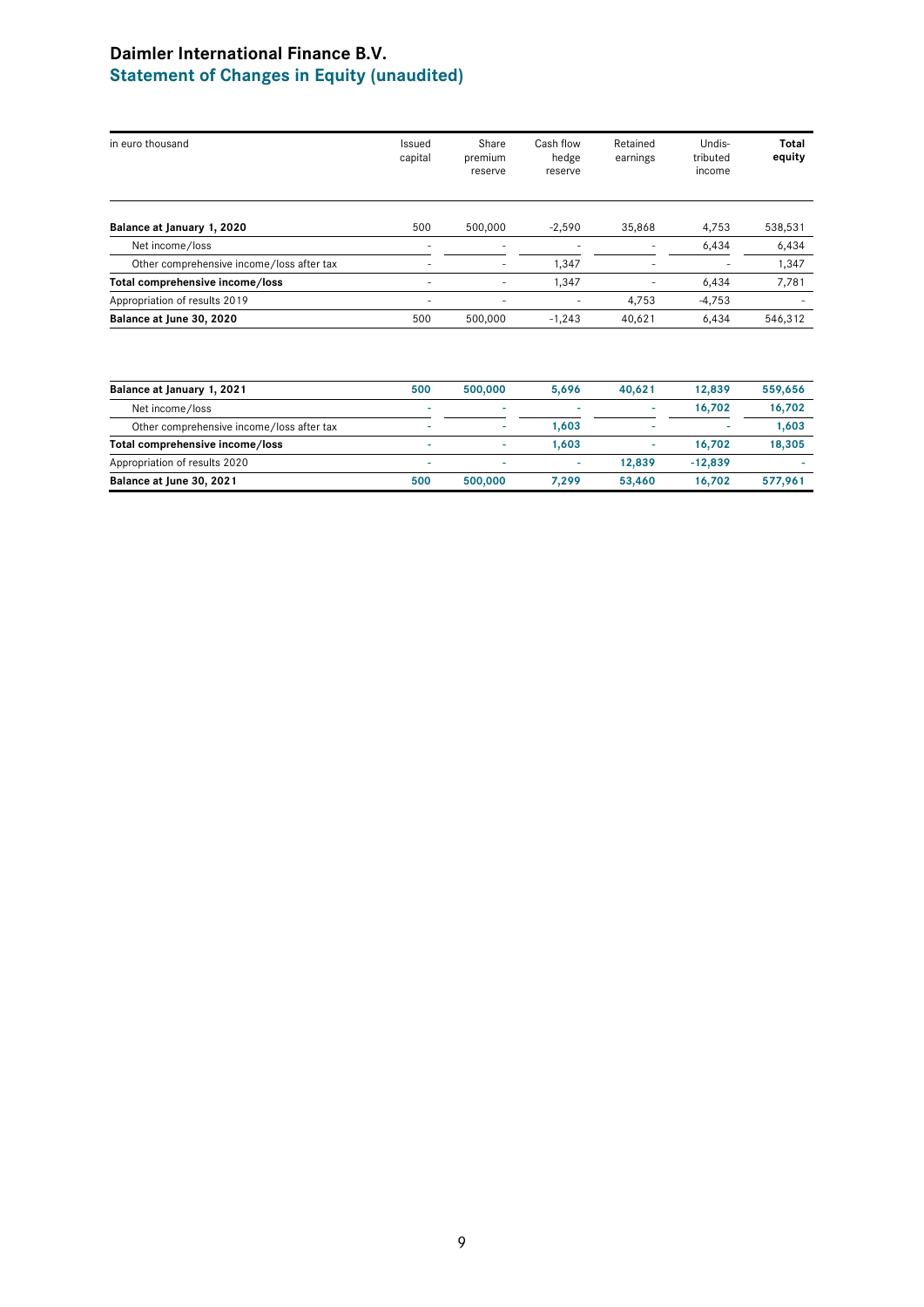#### **01. Significant accounting policies**

#### **General information**

The unaudited Interim Financial Statements of Daimler International Finance B.V. (the "Company") have been prepared in accordance with Part 9 of Book 2 of the Dutch Civil Code and comply with the International Financial Reporting Standards (IFRS) as adopted by the European Union (EU).

Daimler International Finance B.V. is a private limited company under the laws of the Netherlands. The Company is entered in the Commercial Register of the Chamber of Commerce under No. 30078162 and its registered office is located at Ravenswade 4, Nieuwegein, The Netherlands. The issued share capital is fully owned by the parent company Daimler AG in Stuttgart, Germany. The Supervisory Board comprised the three members: Frank Wetter (chairman), Peter Zirwes and Tim Zech. The purpose of the Company is to assist the financing of business activities conducted by Daimler Group companies and to provide financial services in connection therewith. During the first half of 2021, the Company employed 6 persons (2020: 6 persons).

The Interim Financial Statements of the Company are presented in euros. Unless otherwise stated, all amounts are reported in thousands of euros. All figures shown are rounded in accordance with standard business rounding principles.

The Board of Management authorized Interim Financial Statements for issue on July 29, 2021.

#### **Basis of preparation**

The unaudited Interim Financial Statements of June 30, 2021 have been prepared in accordance with the International Accounting Standard (IAS) 34 by using, in all material aspects, the same accounting policies as those used for preparation of the Annual Report 2020. The Interim Financial Statements should be read in conjunction with the December 31, 2020 audited IFRS Financial Statements and notes which were submitted to the Luxembourg Stock Exchange on April 30, 2021. The Interim Financial Statements of June 30, 2021 have neither been audited nor reviewed. The Statements of Income for the interim periods presented are not necessarily indicative of the results that may be expected for any future period or the full fiscal year.

#### **02. Accounting estimates and management judgments**

In the Interim Financial Statements, to a certain degree, estimates and management judgments have to be made which can affect the amounts and reporting of assets and liabilities, the reporting of contingent assets and liabilities on the balance sheet date, and the amounts of income and expense reported for the period. The major items affected by such estimates and management judgments are described as follows. Actual amounts may differ from the estimates. The estimates and the underlying assumptions are constantly assessed. Revisions of estimates are recognized in the period, in which the estimate is revised and in future periods, on which the revision has an impact.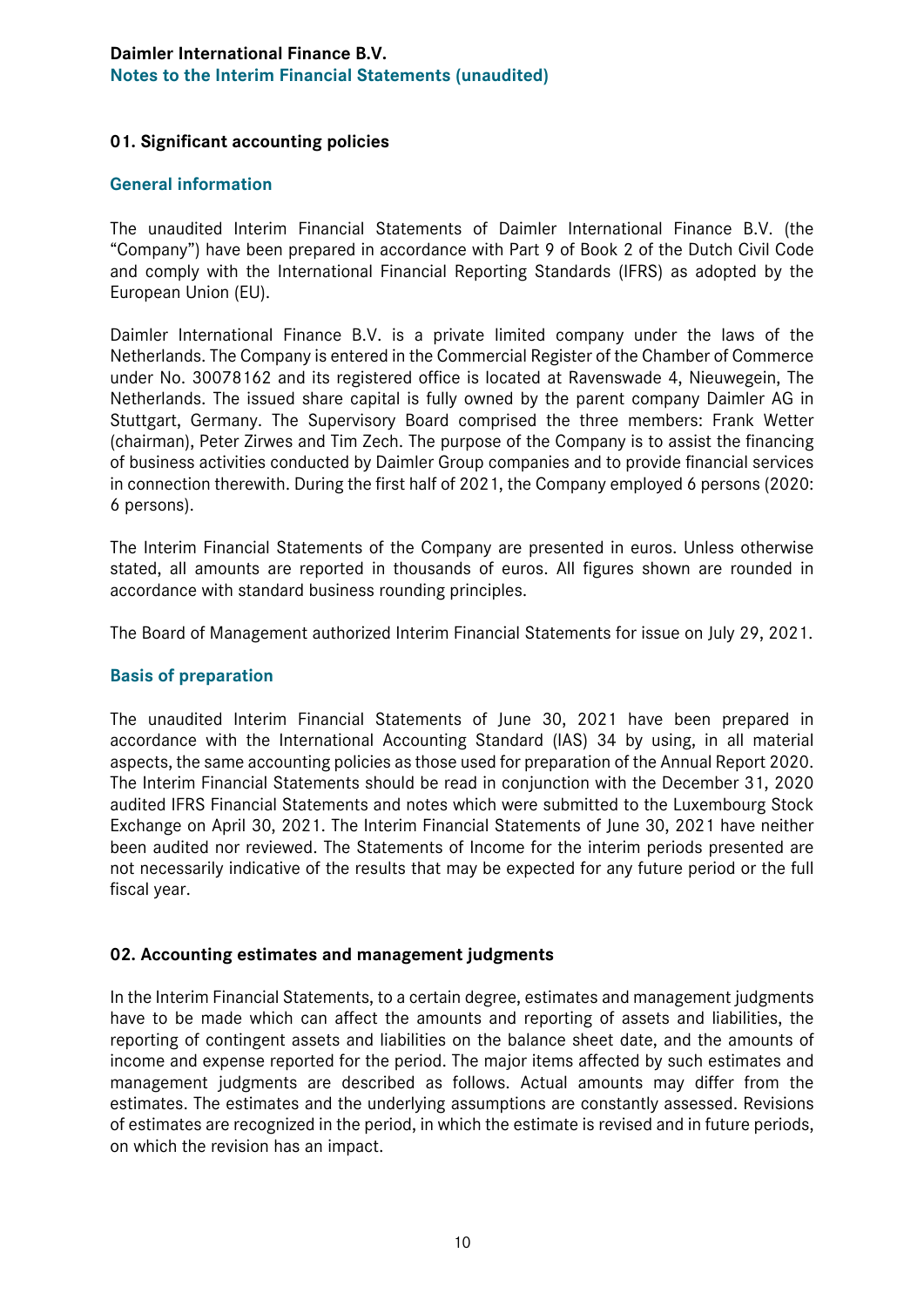In the context of fair value measurement for financial instruments, estimates have to be made to determine the fair values of financial assets and liabilities, especially when no quoted prices in active markets are available. In accordance with the established Daimler Group framework, the Company uses valuation techniques on the basis of the discounted estimated future cash flows by applying appropriate market interest rates and forward exchange rates (note 10).

The Company regularly estimates the creditworthiness of Daimler Group companies related to the default risk of Daimler AG, even though the Receivables from Daimler Group companies and Debt securities are both guaranteed by Daimler AG. In this context, further factors are taken into consideration, including historical loss experience, size and composition of certain portfolios as well as current and forward-looking economic conditions (note 11).

The calculation of income taxes is based on the legislation and regulations applicable in various countries. Different interpretations can occur especially in connection with the recognition and measurement of balance sheet items as well as in connection with the tax assessment of expenses and income. For the calculation of deferred tax assets, assumptions have to be made regarding future taxable income and the time of realization of the deferred tax assets. In this context, the Company takes into consideration, among other things, the projected earnings from business operations, the effects on earnings of the reversal of taxable temporary differences, and realizable tax strategies. As future business developments are uncertain and are sometimes beyond the Company's control, the assumptions to be made in connection with accounting for deferred tax assets are connected with a substantial degree of uncertainty. On each balance sheet date, the Company carries out impairment tests on deferred tax assets on the basis of the planned taxable income in future financial years; if the Company assesses that the probability of future tax advantages being partially or fully unrealized is more than 50%, the deferred tax assets are impaired.

The Company applies judgement in presenting related information together in a manner that it considers to be most relevant to an understanding of its financial performance and position.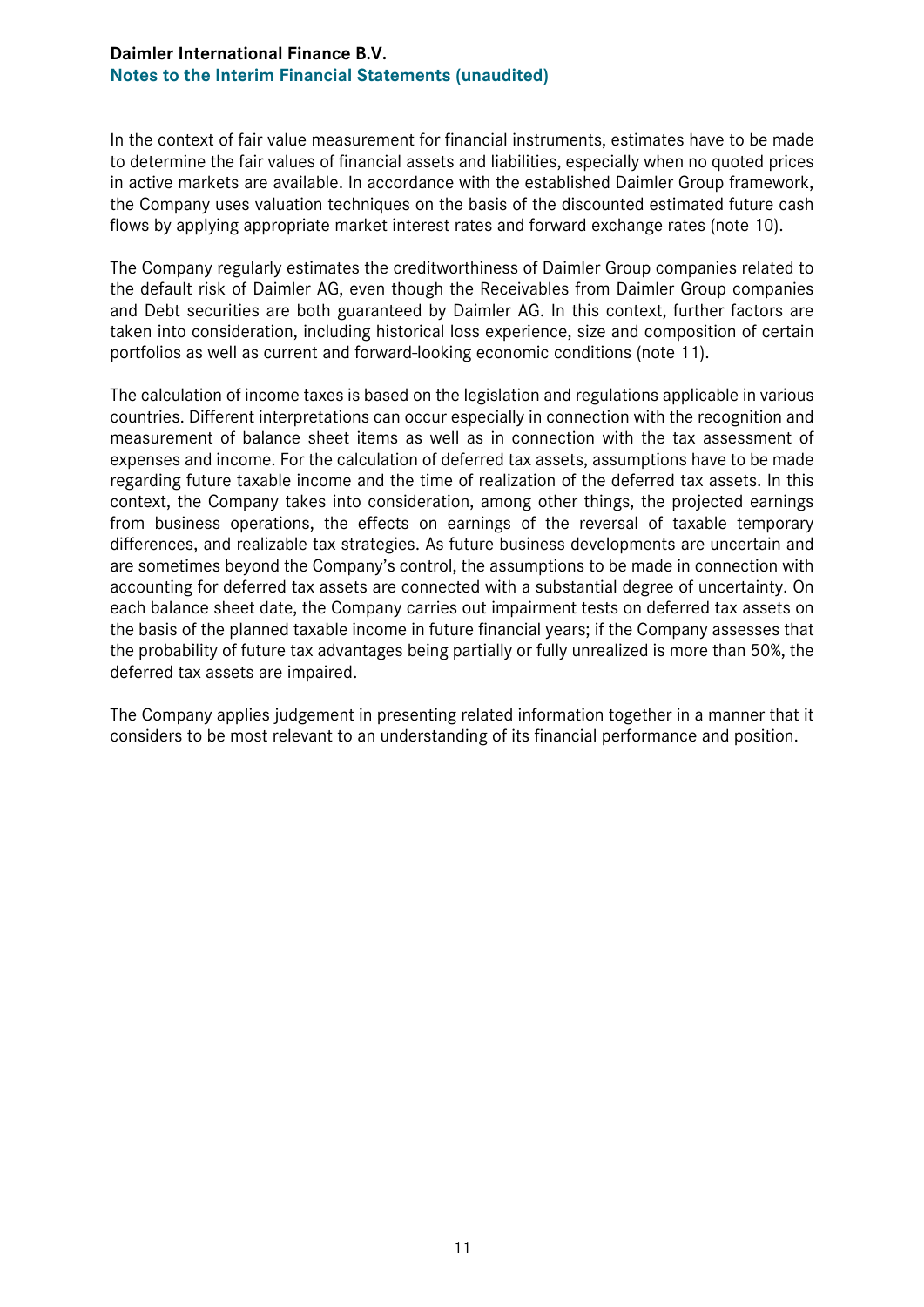#### **03. Receivables from Daimler Group companies**

| in euro thousand                                     | 30.06.2021 | 31.12.2020 |
|------------------------------------------------------|------------|------------|
| Non-current receivables from Daimler Group companies | 11.819.092 | 11,520,779 |
| Current receivables from Daimler Group companies     | 11.290.698 | 9,957,621  |
| <b>Receivables from Daimler Group companies</b>      | 23,109,790 | 21,478,400 |

The Receivables from Daimler Group companies increased by euro 1,632 million to a level of euro 23,110 million as per June 30, 2021. In the most recent reporting period, the Company continued to develop further its funding activities in Europe and globally for the Daimler Group.

The Receivables from Daimler Group companies consisted of 95% (2020: 94%) fixed interest rate loans. The Inhouse Bank position with Daimler AG is described in note 4.

| in euro thousand                                | 30.06.2021 | 31.12.2020   |
|-------------------------------------------------|------------|--------------|
| Receivables from Daimler Group companies        | 22,357,846 | 20, 143, 138 |
| Inhouse Bank Daimler AG                         | 751,944    | 1,335,262    |
| <b>Receivables from Daimler Group companies</b> | 23,109,790 | 21,478,400   |

#### **04. Cash and cash equivalents**

The Company participates in the Global Payment Platform from Daimler AG. Therefore, the daily available intergroup cash positions are reflected in the Inhouse Bank position with Daimler AG. The total balance is accounted for as Receivable from Daimler Group companies (note 3).

#### **05. Issued capital**

The authorized share capital consists of 5,000 ordinary shares with a par value of euro 500 of which 1,000 shares have been called up and fully paid-in. The holder of ordinary shares, Daimler AG, is entitled to execute its rights under the Dutch Civil Code without any restrictions. Since January 1, 2017, there has been no changes in the number of shares outstanding.

#### **06. Share premium reserve**

The share premium reserve comprises additional paid-in capital on the issue of the shares. Since January 1, 2017, there has been no changes in this line item.

#### **07. Cash flow hedge reserve**

The Cash flow hedge reserve comprises the effective portion of the accumulated net change in the fair value of cash flow hedge instruments for hedged transactions. This Cash flow hedge reserve is released during the period that the cash flows from the hedged items are realized. The Cash flow hedge reserve is not freely distributable in accordance with the Dutch Civil Code.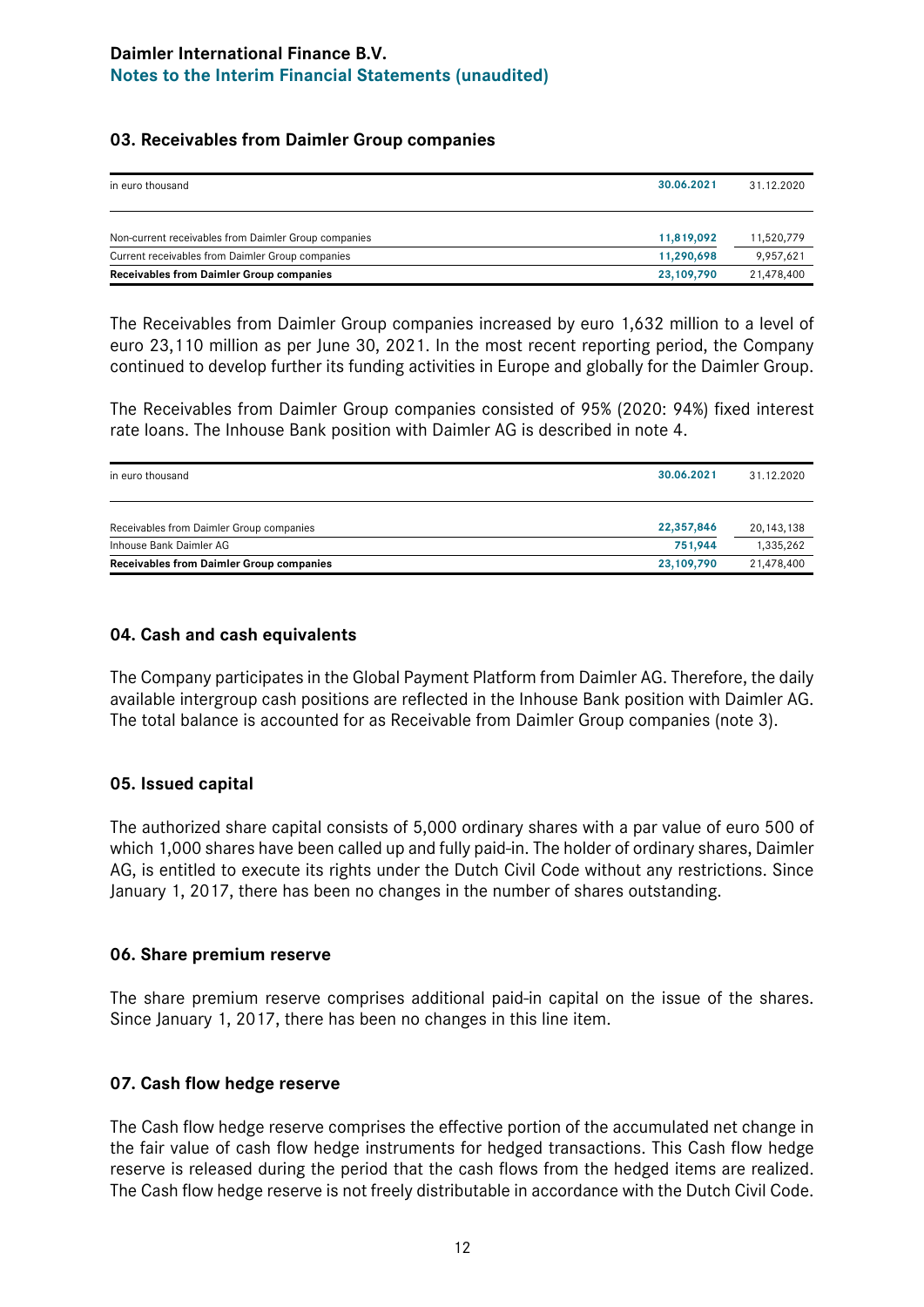At June 30, 2021, the Cash flow hedge reserve charged directly to shareholder's equity add up to euro 7.3 million (2020: euro 5.7 million). The Cash flow hedge reserve is presented in the Statement of Other comprehensive income.

#### **08. Debt securities**

| in euro thousand                          | 30.06.2021 | 31.12.2020   |
|-------------------------------------------|------------|--------------|
|                                           |            |              |
| Total bonds                               | 21,100,496 | 20,124,255   |
| Non-current bonds                         | 15,226,465 | 17, 143, 671 |
| Current bonds                             | 5,874,031  | 2,980,584    |
| Commercial papers (solely current)        |            | 299,535      |
| Promissory-note loan (solely non-current) | 252,230    | 244,239      |
| <b>Debt securities</b>                    | 21,352,726 | 20,668,029   |

The Company participated as an issuer in Daimler's euro 70.0 billion Euro Medium Term Note program ("EMTN") and in a Private Placement program for debt financing instruments in the China Interbank Bond Market ("Bond Connect" NAFMII). In the six months ended June 30, 2021, the Company issued 4 bonds under the Private Placement program in the total amount of euro 1.0 billion (2020: 3 bonds under the EMTN program in the total amount of euro 2.8 billion and 2 bonds under the Private Placement program in the total amount of euro 0.8 billion). The Company participated in the euro 15.0 billion Multi-Currency Commercial Paper program ("CP") which supported the flexible and broad access to the international money markets.

These Daimler debt issuance programs are based on unconditional and irrevocable guarantees from Daimler AG. The outstanding bonds issued by the Company are either listed on the Luxembourg Stock Exchange or the SIX Swiss Exchange or are non-listed.

#### **09. Liabilities due to Daimler Group Companies**

| in euro thousand                                       | 30.06.2021 | 31.12.2020 |
|--------------------------------------------------------|------------|------------|
| Non-current liabilities due to Daimler Group companies | 128,043    | 127,611    |
| Current liabilities due to Daimler Group companies     | 971,458    | 251,599    |
| Liabilities due to Daimler Group companies             | 1,099,501  | 379.210    |

All Liabilities due to Daimler Group companies were based on fixed interest rates.

| 30.06.2021<br>in euro thousand                                     | 31.12.2020 |
|--------------------------------------------------------------------|------------|
| Liabilities due to Daimler AG<br>69,715                            | 50,368     |
| 700,000<br>Liabilities due to Daimler International Nederland B.V. |            |
| 300,910<br>Liabilities due to Daimler Nederland B.V.               | 300.242    |
| Liabilities due to Mercedes-Benz Argentina S.A.U.<br>28,386        | 27,835     |
| 490<br>Liabilities due to Mercedes-Benz Cars Nederland B.V.        | 765        |
| Liabilities due to Daimler Group companies<br>1,099,501            | 379.210    |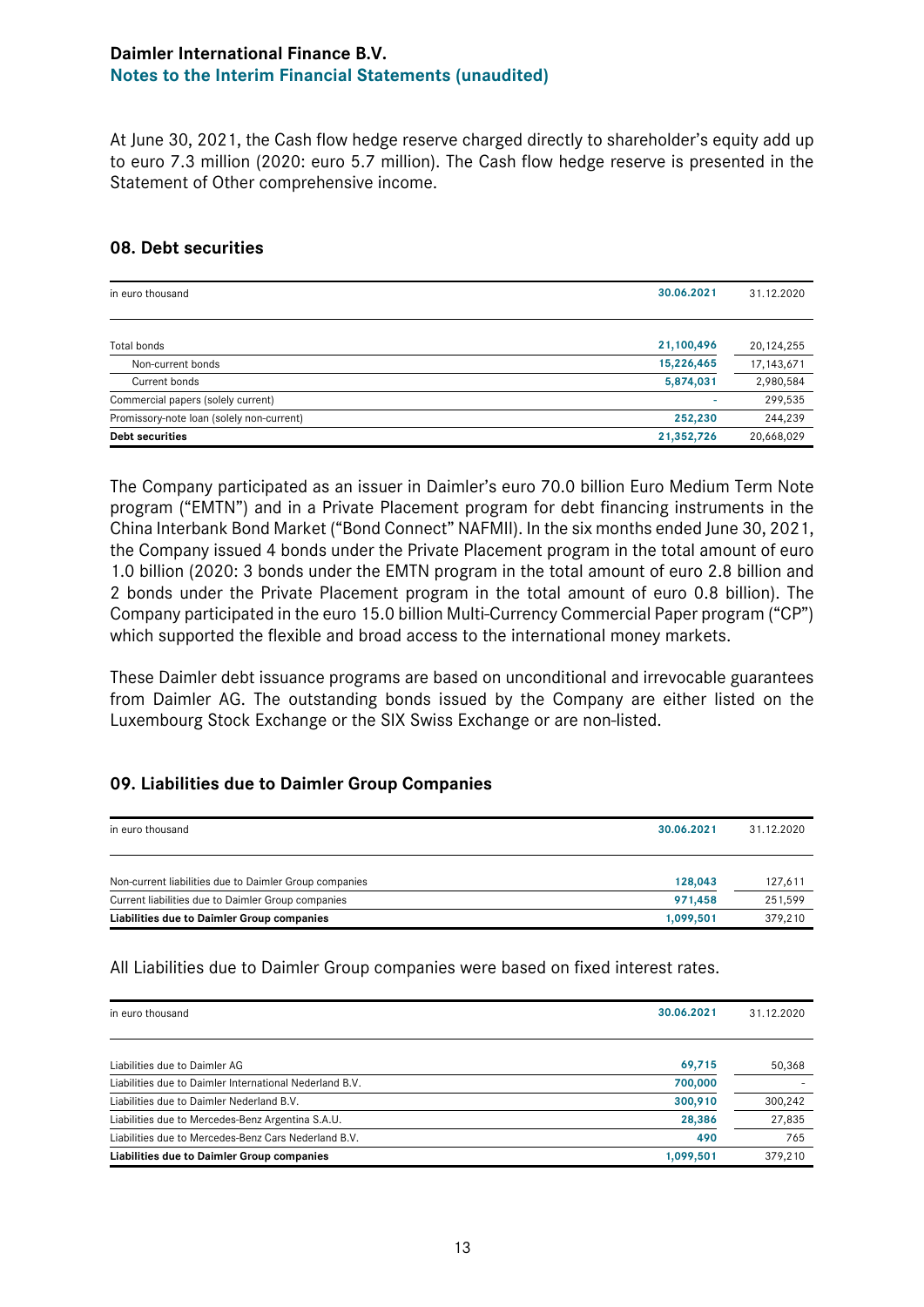#### **10. Financial instruments**

#### Carrying amounts and fair values of financial instruments

The following table shows the carrying amounts and fair values of the respective classes of the Company's financial instruments in accordance with IFRS 9:

| Assets                                   |            | <b>Carrying amount</b> |            | <b>Fair value</b> |
|------------------------------------------|------------|------------------------|------------|-------------------|
| in euro thousand                         | 30.06.2021 | 31.12.2020             | 30.06.2021 | 31.12.2020        |
| Derivative assets                        |            |                        |            |                   |
| Fair value hedges                        | 237,158    | 375,067                | 237.158    | 375,067           |
| Cash flow hedges                         | 20,224     | 27,100                 | 20,224     | 27,100            |
| Other derivative assets                  | 6,683      |                        | 6,683      |                   |
| Receivables from Daimler Group Companies | 23,109,790 | 21,478,400             | 23,507,573 | 21,784,243        |
| Cash and cash equivalents                | 1.220      | 37                     | 1.220      | 37                |
| <b>Total financial assets</b>            | 23,375,075 | 21,880,604             | 23.772.858 | 22,186,447        |
|                                          |            |                        |            |                   |

| Liabilities                                |            | Carrying amount |            | <b>Fair value</b> |  |  |
|--------------------------------------------|------------|-----------------|------------|-------------------|--|--|
| in euro thousand                           | 30.06.2021 | 31.12.2020      | 30.06.2021 | 31.12.2020        |  |  |
| Derivative liabilities                     |            |                 |            |                   |  |  |
| Fair value hedges                          | 162,858    | 90,804          | 162,858    | 90,804            |  |  |
| Cash flow hedges                           | 62,809     | 71,421          | 62,809     | 71,421            |  |  |
| Other derivative liabilities               | 13,864     |                 | 13,864     |                   |  |  |
| Debt securities                            | 21,352,726 | 20,668,029      | 21,553,999 | 20,794,209        |  |  |
| Liabilities due to Daimler Group Companies | 1,099,501  | 379,210         | 1,102,741  | 383,807           |  |  |
| Interest payables and other liabilities    | 105,420    | 110,427         | 105,420    | 110,427           |  |  |
| <b>Total financial liabilities</b>         | 22,797,178 | 21,319,891      | 23,001,691 | 21,450,668        |  |  |

The fair value of a financial instrument is the price that would be received to sell an asset or paid to transfer a liability in an orderly transaction between market participants at the measurement date. Given the varying influencing factors, the reported fair values can only be viewed as indicators of the prices that may actually be achieved on the market. The fair values of financial instruments were calculated on the basis of market information available on the balance sheet date.

The fair values in the financial asset and liability categories approximate their carrying values, except for Daimler Group receivables with fixed interest rates and non-current debt securities. The fair values of Daimler Group receivables with fixed interest rates are determined on the basis of discounted expected future cash flows. The discounting is based on the current interest rates at which similar loans with identical terms could be obtained at period-end. Non-current debt securities measured at fair value were measured using quoted market prices at periodend. If quoted market prices were not available, the fair value measurement is based on inputs that are either directly or indirectly observable in active markets.

Financial instruments measured at fair value through profit or loss include derivative financial instruments not used in designated hedge relationship. These financial instruments as well as derivative financial instruments used in designated hedge relationship comprise:

- derivative currency hedging contracts; the fair values of cross currency interest rate swaps are determined on the basis of the discounted estimated future cash flows using market interest rates appropriate to the remaining terms of the financial instruments.
- derivative interest rate hedging contracts; the fair values of interest rate swaps are calculated on the basis of the discounted estimated future cash flows using the market interest rates appropriate to the remaining terms of the financial instruments.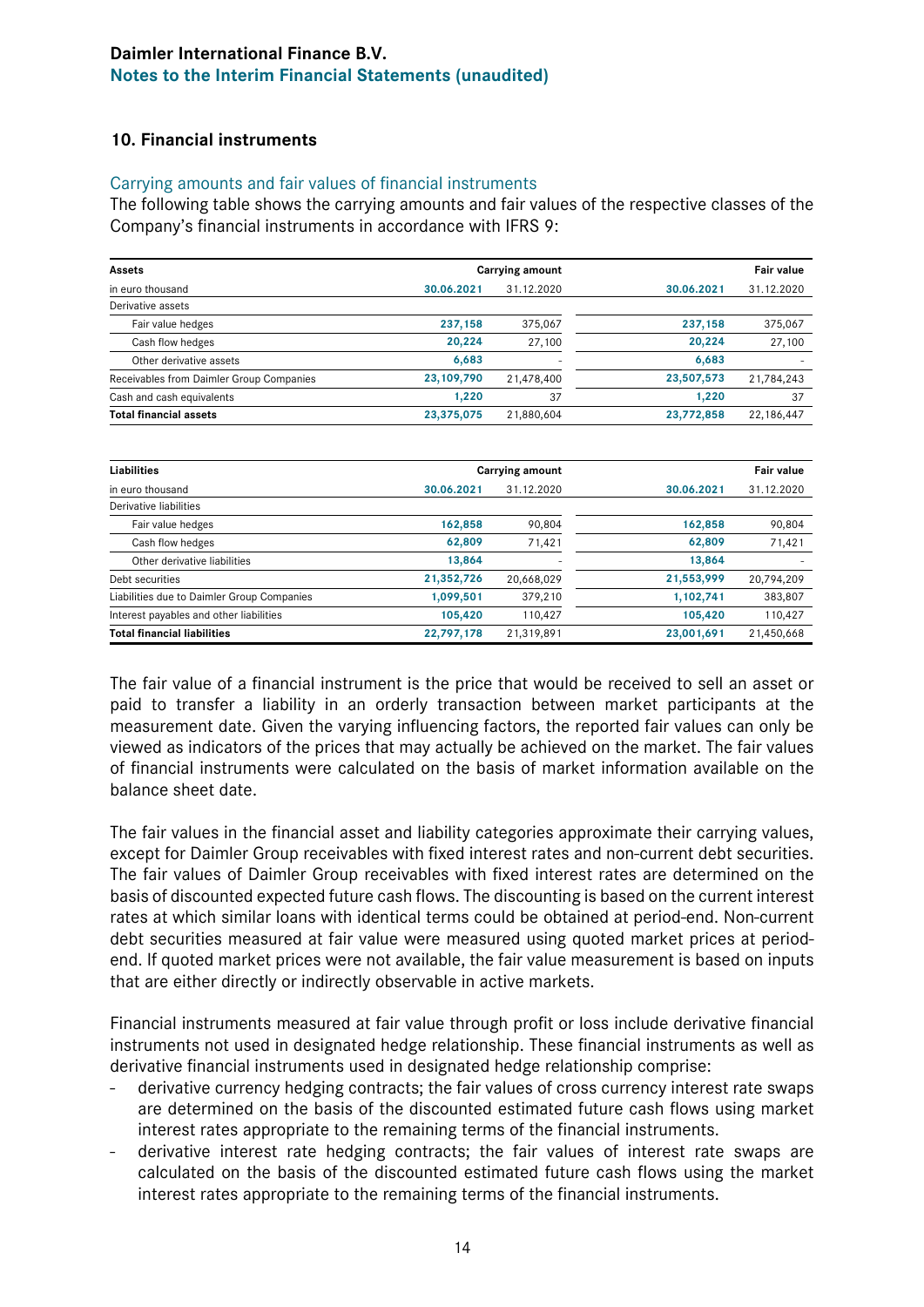#### Measurement hierarchy

The following table provides an overview of the classification into measurement hierarchies for the fair values of the financial assets and liabilities in accordance with IFRS 13:

|         |            | 30.06.2021         |         |            | 31.12.2020 |
|---------|------------|--------------------|---------|------------|------------|
| Level 1 | Level 2    | Level <sub>3</sub> | Level 1 | Level 2    | Level 3    |
|         |            |                    |         |            |            |
|         | 237.158    |                    | ۰       | 375,067    |            |
|         | 20,224     | <b>.</b>           | ۰       | 27,100     |            |
| ۰       | 6,683      | <b>.</b>           | ۰.      | $\sim$     |            |
|         | 23,507,573 |                    |         | 21,784,243 | ۰          |
|         | 1.220      | <b>.</b>           | ۰       | 37         | -          |
|         |            |                    |         |            |            |

| Liabilities                             |            |           | 30.06.2021 |            |         | 31.12.2020 |
|-----------------------------------------|------------|-----------|------------|------------|---------|------------|
| in euro thousand                        | Level 1    | Level 2   | Level 3    | Level 1    | Level 2 | Level 3    |
| Derivative liabilities                  |            |           |            |            |         |            |
| Fair value hedges                       |            | 162,858   |            | ۰.         | 90,804  | -          |
| Cash flow hedges                        |            | 62,809    |            | ۰.         | 71,421  | ۰          |
| Other derivative liabilities            | ٠          | 13,864    |            | ۰          | -       |            |
| Debt securities                         | 19,425,313 | 2,128,686 |            | 19,818,919 | 975,290 | -          |
| Liabilities Daimler Group companies     | ٠          | 1,102,741 |            | ۰.         | 383,807 |            |
| Interest payables and other liabilities |            | 105,420   | <b>1</b>   | ٠.         | 110.427 | -          |

Level 1 inputs are based on quoted prices (unadjusted) in active markets for these or identical assets or liabilities.

Level 2 inputs are based on inputs that are observable on active markets either directly (i.e. as prices) or indirectly (i.e. derived from prices).

Level 3 inputs are based on inputs for which no observable market data is available.

At the end of each reporting period, the Company reviews the necessity of reclassification between the measurement hierarchies.

#### Measurement categories

The carrying amounts of financial instruments according to measurement categories are shown in the table below. The illustration does not include the carrying amounts of derivative financial instruments used in hedge accounting as these financial instruments are not assigned to a measurement category.

| Assets                                                               | 30.06.2021   | 31.12.2020 |
|----------------------------------------------------------------------|--------------|------------|
| in euro thousand                                                     |              |            |
|                                                                      |              |            |
| Receivables from Daimler Group companies                             | 23, 109, 790 | 21,478,400 |
| Cash and cash equivalents                                            | 1,220        | 37         |
| Total financial assets measured at amortized cost                    | 23,111,010   | 21,478,437 |
|                                                                      |              |            |
| Liabilities                                                          | 30.06.2021   | 31.12.2020 |
| in euro thousand                                                     |              |            |
| Debt securities                                                      | 21,352,726   | 20,668,029 |
| Liabilities due to Daimler Group companies                           | 1,099,501    | 379,210    |
| Interest payables and other liabilities                              | 105,420      | 110,427    |
| Total financial liabilities measured at amortized cost<br>22,557,647 |              |            |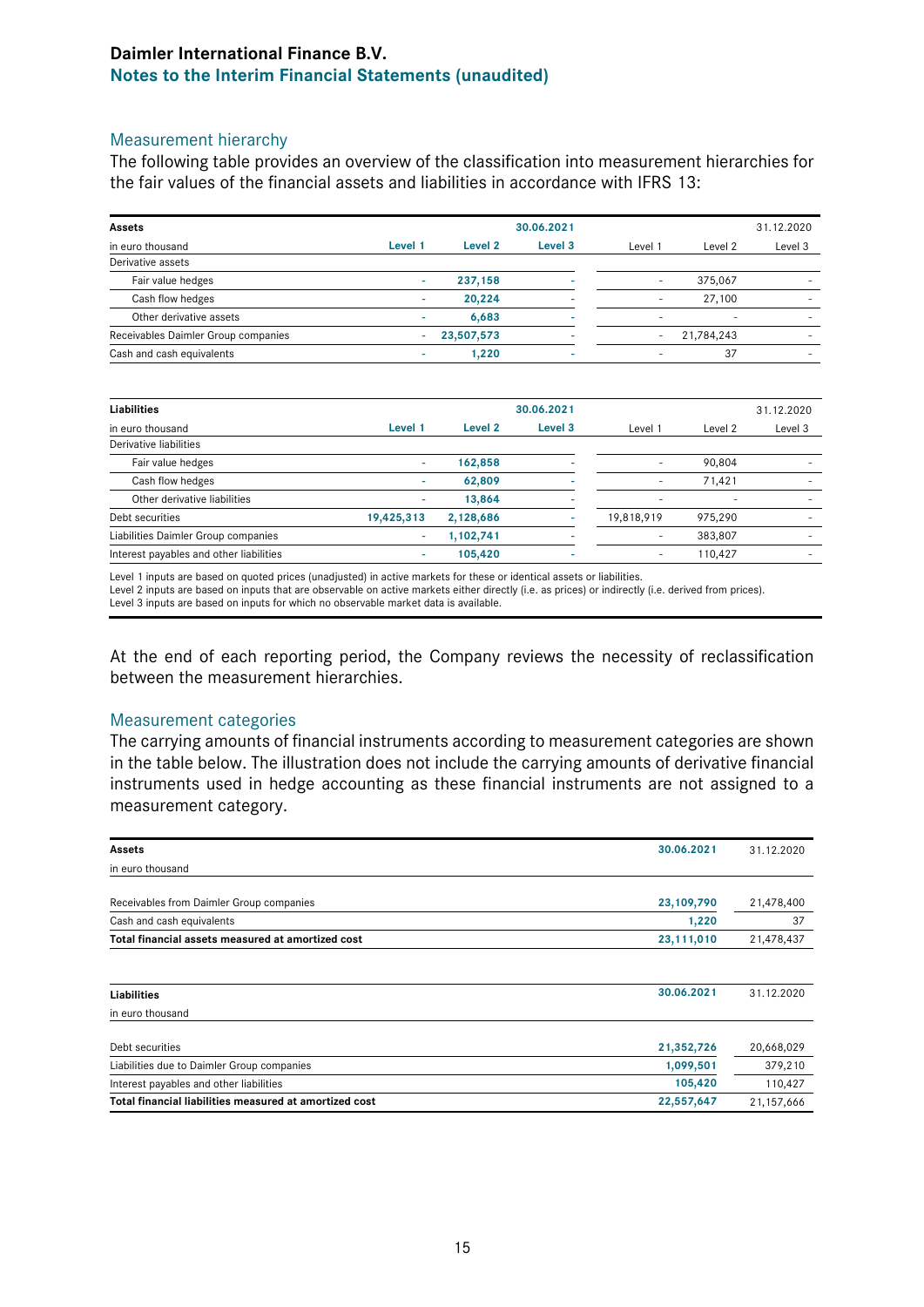#### **11. Management of risks**

The exposure of the Company can be broken down into financial and non-financial risks.

#### Risk management framework

During the normal course of its business, the Company is exposed to, especially market risks, interest rate and currency, as well as credit, liquidity and other operational risks. To mitigate the main market risks, derivative financial instruments are used. The Company does not trade speculatively in these derivative financial instruments. The standardized rules and procedures adopted by the Company to cover banking, foreign exchange and other treasury matters are consistent with objectives and policies for financial risk management within the Daimler Group.

#### **Solvency**

Given its objectives and strategy, the Company is economically interrelated with the parent company, Daimler AG, Germany. In assessing the general risk profile of the Company, the solvency of the Daimler Group as a whole, headed by Daimler AG, needs to be considered.

#### Credit risk

Credit risk is the risk of economic loss arising from counterparty's failure to repay or service debt in accordance with the contractual terms. Credit risk encompasses both the direct risk of default and the risk of a deterioration of creditworthiness. The credit risk is regularly monitored and consequently managed based on the defined standards, guidelines and procedures. The Daimler Group has established appropriate credit risk and counterparty limit systems which are continuously reassessed together with their respective utilizations.

The Company solely provides financing within the Daimler Group and concludes derivative financial instruments for hedging risks almost exclusively with Daimler AG.

The Receivables from Daimler Group companies are guaranteed by Daimler AG. The Company receives from Daimler AG the then outstanding amount of such financing minus 1% retention which in any case not exceeds the overall maximum threshold of euro 50 million. As a result, the credit risk of intergroup financial receivables is effectively mitigated towards the default risk related to Daimler AG. The Receivables from Daimler Group companies are attributed to stage 1 in accordance with IFRS 9 (note 3).

#### Liquidity risk

Liquidity risk comprises the risk that a company cannot meet its financial obligations as they fall due. The Company manages its liquidity by holding adequate volumes of intergroup cash (note 3) and by applying as far as possible the matched funding principle. In accordance with internal guidelines, this principle ensures that financial obligations generally have the same maturity profile as the financial assets, and thus mitigates the Company's liquidity risk.

Daimler AG unconditionally and irrevocably guarantees all debt securities of the Company.

#### Market risk

The Company is mainly exposed to market risks which comprises interest rate and currency risks. The Company manages market risks to minimize the impact of fluctuations in interest rates and foreign exchange rates on the results. The exposure to these market risks are regularly calculated to provide the basis for hedging decisions which include the selection of hedging instruments and the determination of hedging volumes and the corresponding periods.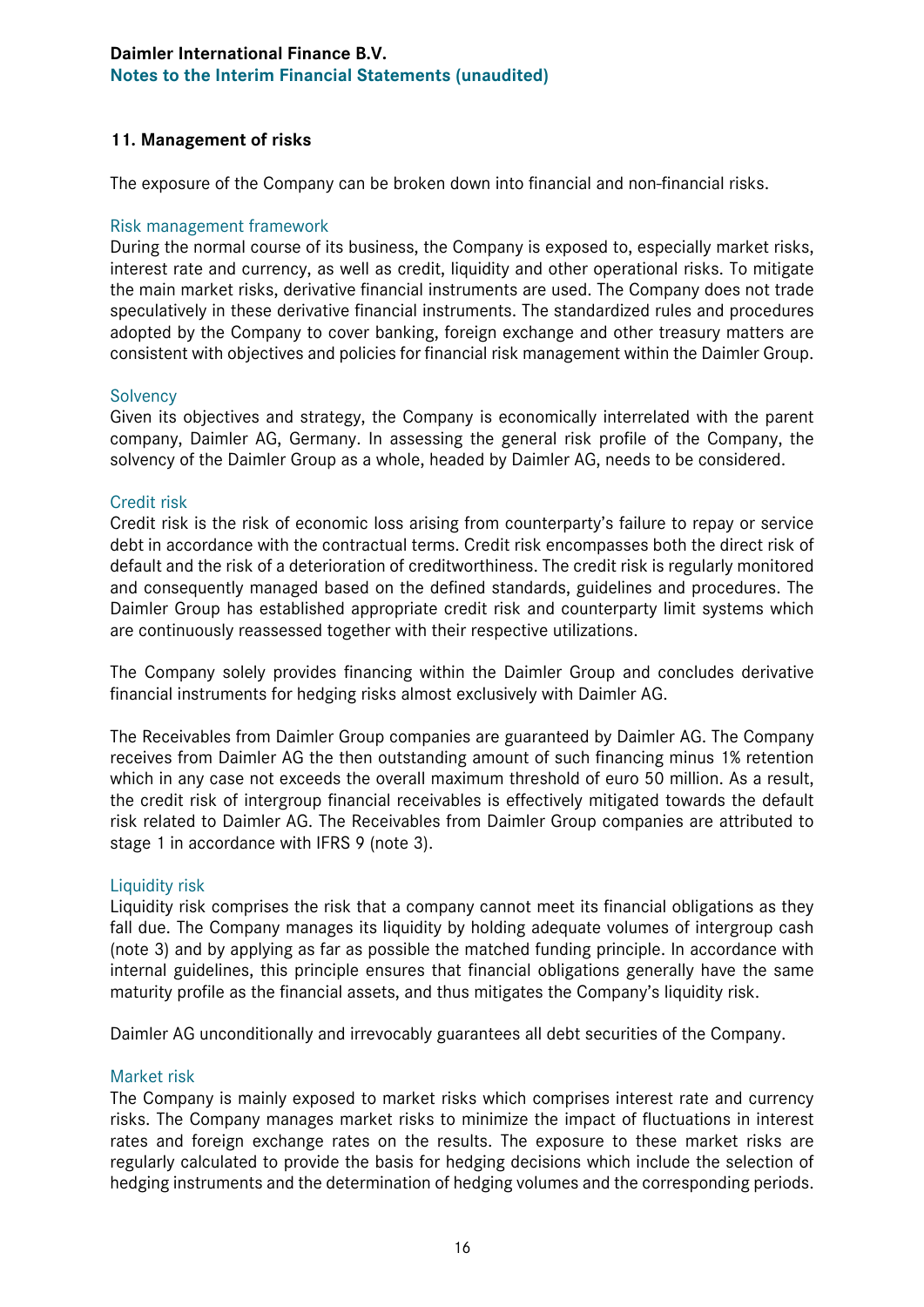Certain existing benchmark interest rates including those of the London Interbank Offer Rate (for USD, GBP, CHF and JPY) will be comprehensively and internationally reformed by the end of 2021. As a result, those interest rates will be gradually abolished and replaced with alternative risk-free reference rates. Alternative interest rates are being developed on a national level in the context of the respective legal systems and currencies; they can therefore vary with regard to their structure, methodology and period of publication.

Despite market uncertainty, the existing benchmark interest rates are still applied as reference rates in financial markets and have an impact on the valuation of financial transactions. This also applies for financial instruments in hedging relationships with a maturity beyond the end of 2021. With EURIBOR reform already implemented, the material share of interest rate risk hedging relationships affected by the benchmark reform is based on the currency GBP.

The Company expects the conversion of reference rates of hedging instruments and their underlying transactions to be identical and without material delay in time. The Company continues to consider the economic relationship and thus the continuation of hedge accounting to be still existing as of June 30, 2021.

The effect of the application of the new interest rates on the Financial Statements is currently being reviewed. In order to conduct financial transactions based on the new indices, Daimler is preparing its IT-systems accordingly. Uncertainty still exists about future market standards with interest conventions for individual financial products (cash products and also interest derivatives) that reference the new risk-free rates.

As part of its risk management system, the Daimler Group employs value at risk analyses. In performing these analyses, the Company quantifies its market risk due to changes in interest rates and foreign currency exchange rates on a regular basis by predicting the potential loss over a target time horizon (holding period) and confidence level.

The value at risk calculations employed:

- express potential losses in fair values, and
- assume a 99% confidence level and a holding period of five days.

The Daimler Group calculates the value at risk according to the variance-covariance approach.

*Hedge accounting*. When designating derivative financial instruments, a hedge ratio of 1 is generally applied. The respective volumes, interest curves and currencies of the hedged item and the hedging instrument as well as maturity dates are matched. In the case of combined derivative financial instruments for interest currency hedges, the cross currency basis spread is not designated into the hedge relationship, but deferred as a hedging cost in Other Comprehensive Income and recognized in profit and loss pro rata over the hedge term. The Company ensures an economic relationship between the underlying transaction and the hedging instrument by ensuring consistency of interest rate, currency, volume and maturity. The effectiveness of the hedge is assessed at the beginning and during the economic relationship using the hypothetical derivative method.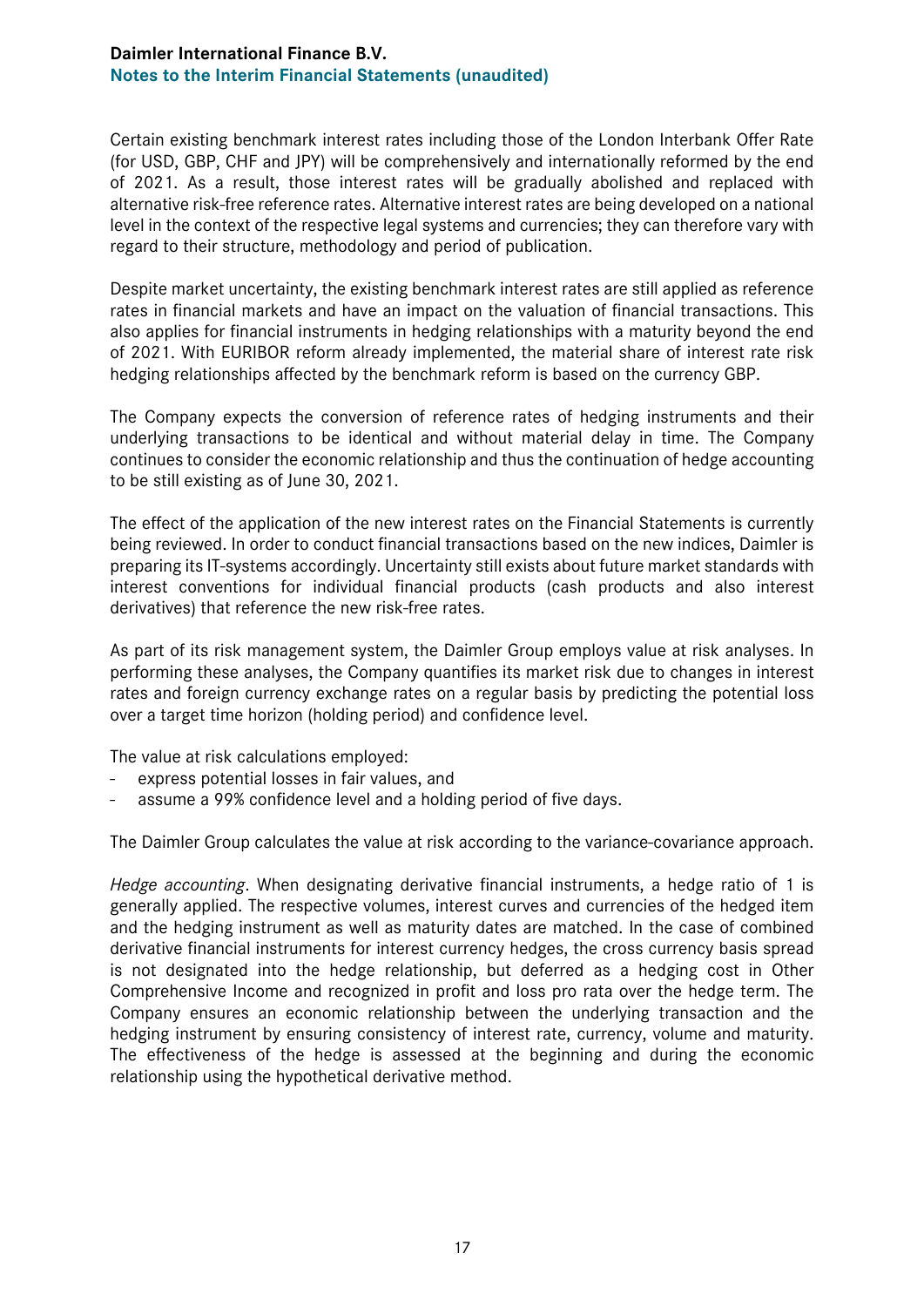#### Interest rate risk

The Company's general policy is to mitigate interest rate risk by matching funding in terms of maturities and interest rates wherever economically feasible. Potential interest rate gaps are managed in manner that the portfolio is immunized to a considerable degree against interest rate changes. The Company assesses its interest rate risk position by comparing assets and liabilities for corresponding maturities, including the impact of the relevant derivative financial instruments. An asset and liability committee within the Daimler Group sets targets for the interest rate risk position which are monitored on a monthly basis. In order to achieve the targeted interest rate risk positions in terms of maturities and interest rate fixing periods, the Company also uses derivative financial instruments such as interest rate swaps.

#### Currency risk

The objective of the Company is to eliminate currency risk. Therefore, the Company enters into foreign exchange contracts to hedge currency risks as far as cash flows and earnings are not lent on in the same currency (natural hedge). As a result, the Company incurred only limited foreign currency risk from its ordinary debt issuances and intergroup financing activities.

#### Operating and Compliance risks

The non-financial risks consist of operating risks mainly resulting from the usage of information technology, and compliance risks. The Company uses IT systems to monitor financial positions and daily cash flows, and to process payments to internal and external counterparties. System failures can, therefore, lead to delays in payment processes. Further operating risks can arise in connection with the settlement of financial transactions. The management of daily cash flows at the Company depends on the timely receipt of funds from external institutions who act as counterparties to financial transactions. To avoid negative impacts of system failures, all key systems are set up in parallel and/or backup facilities or available within the Daimler Group.

#### **12. Capital management**

The Company's objectives when managing capital at an individual company level are to safeguard its ability to continue as a going concern in order to provide returns for shareholder and benefits for other stakeholders, and to maintain an optimal capital structure to reduce the cost of capital. The Company may issue new shares or adjust the amount of dividends paid to shareholder to steer the capital structure. The Company has no prescribed dividend policy.

The Company's equity, as shown in the Statement of Financial Position, constitutes its capital. The Company maintains its level of capital by reference to its financial obligations and commitments arising from operations requirements. In view of the Company's borrowings or debt, the capital level as at the end of the reporting periods is deemed adequate by the Board of Management. The Company is not subject to externally imposed capital requirements. There were no changes in the Company's approach to capital management during the relevant period.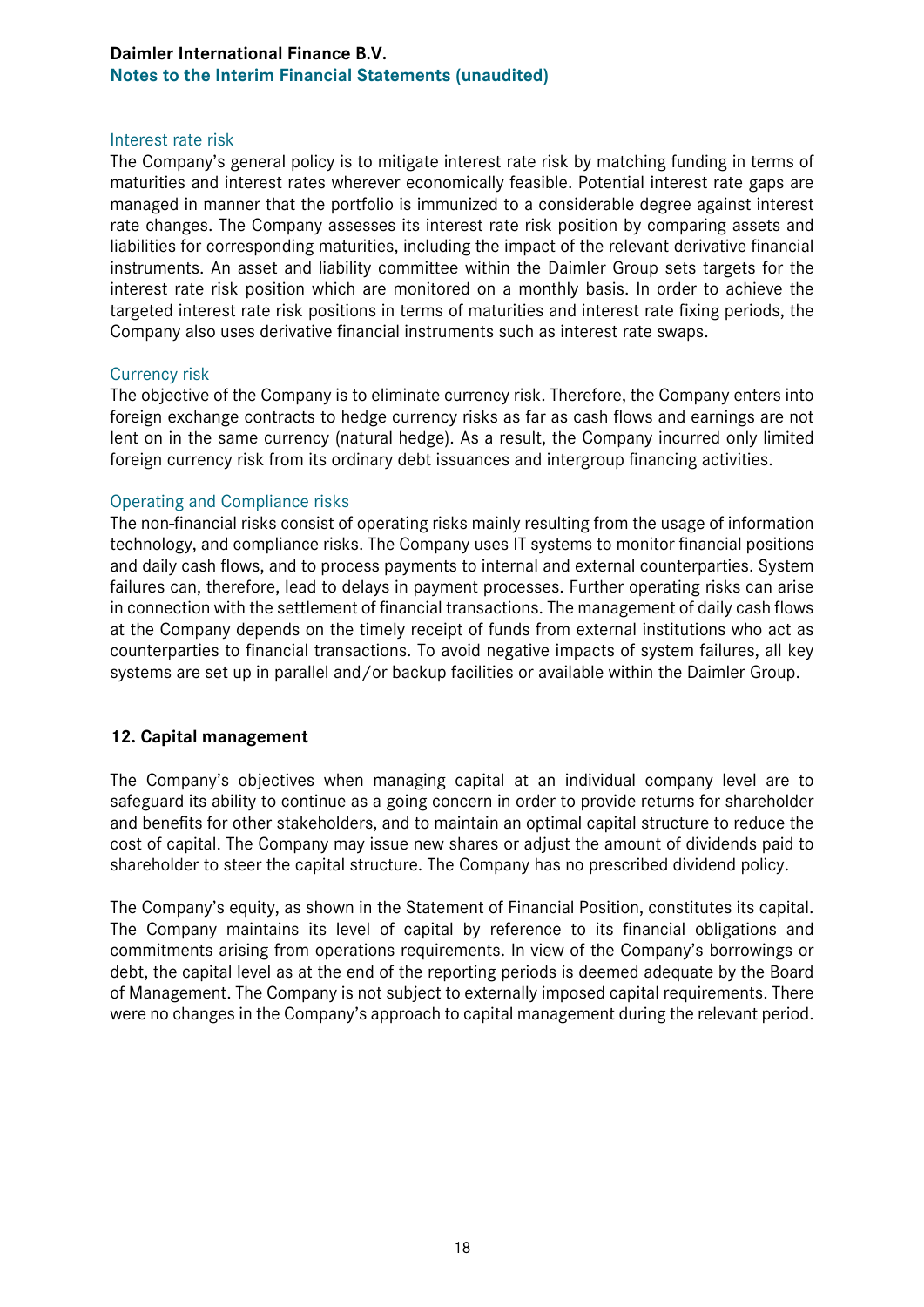#### **13. Related party disclosures**

An exchange of internal cooperation between affiliates of a multinational corporation as the Daimler Group is common practice.

#### Identity of related parties

In its responsibility to assist the financing of business activities conducted by companies of the Daimler Group, Daimler International Finance B.V. applies transfer prices for financial instruments in conformity with external market levels and in accordance with national and international tax requirements (such as arm's length principle, principle of economic allegiance, separate entity approach, Art 9 OECD-MA Rz 126).

#### Key management personnel

Daimler International Finance B.V. has two directors in the Board of Management who receive compensation from Daimler International Finance B.V. The Company does not have other key management personnel than the Board of Management.

#### Transactions with Daimler Group companies

Daimler International Finance B.V. obtains funds mainly from the capital markets, and affiliated companies by entering into loan agreements. The issuances under the debt security programs are unconditionally and irrevocably guaranteed by Daimler AG for which the Company pays a guarantee fee to its parent company. The funds represent currently 95% of the borrowed funds (2020: 98%). The Company also obtained funds from affiliated companies in the amount of euro 1,029 million (2020: euro 328 million). Together with the Company's equity, all of these funds are made available to Daimler Group companies.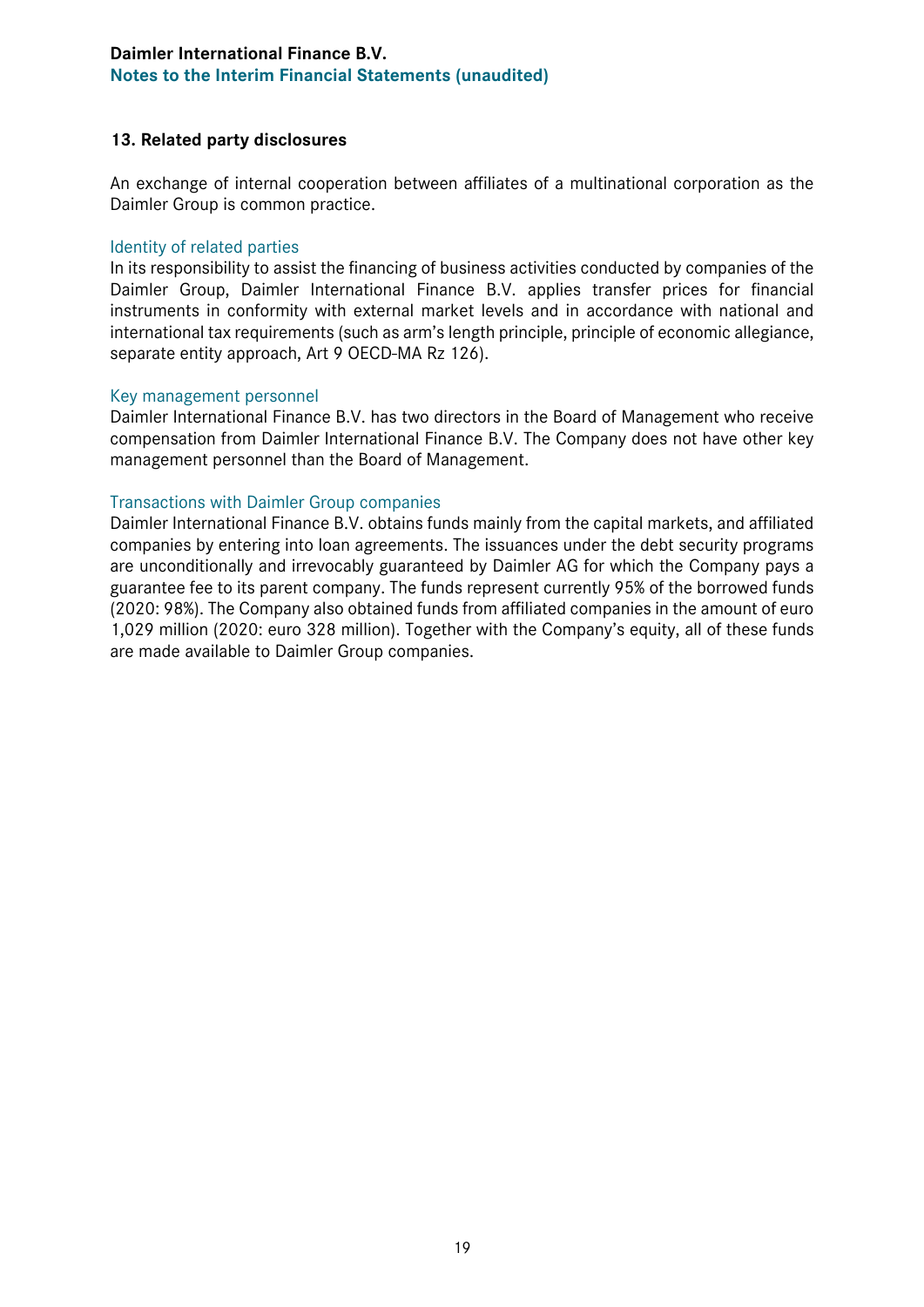#### **Daimler International Finance B.V. Responsibility Statement**

To the best of our knowledge, and in accordance with Part 9 of Book 2 of the Dutch Civil Code and the International Financial Reporting Standards (IFRS) as adopted by the European Union (EU), the Interim Financial Statements give a true and fair view of the financial position, cash flows and profit or loss of Daimler International Finance B.V., and the Company's Interim Management Report includes a fair review of the development and performance of the business and the position of Daimler International Finance B.V., together with a description of the principal risks and opportunities associated with the expected development of the Company.

Nieuwegein, July 29, 2021

Daimler International Finance B.V. The Board of Management

Maarten van Pelt Volker Lach